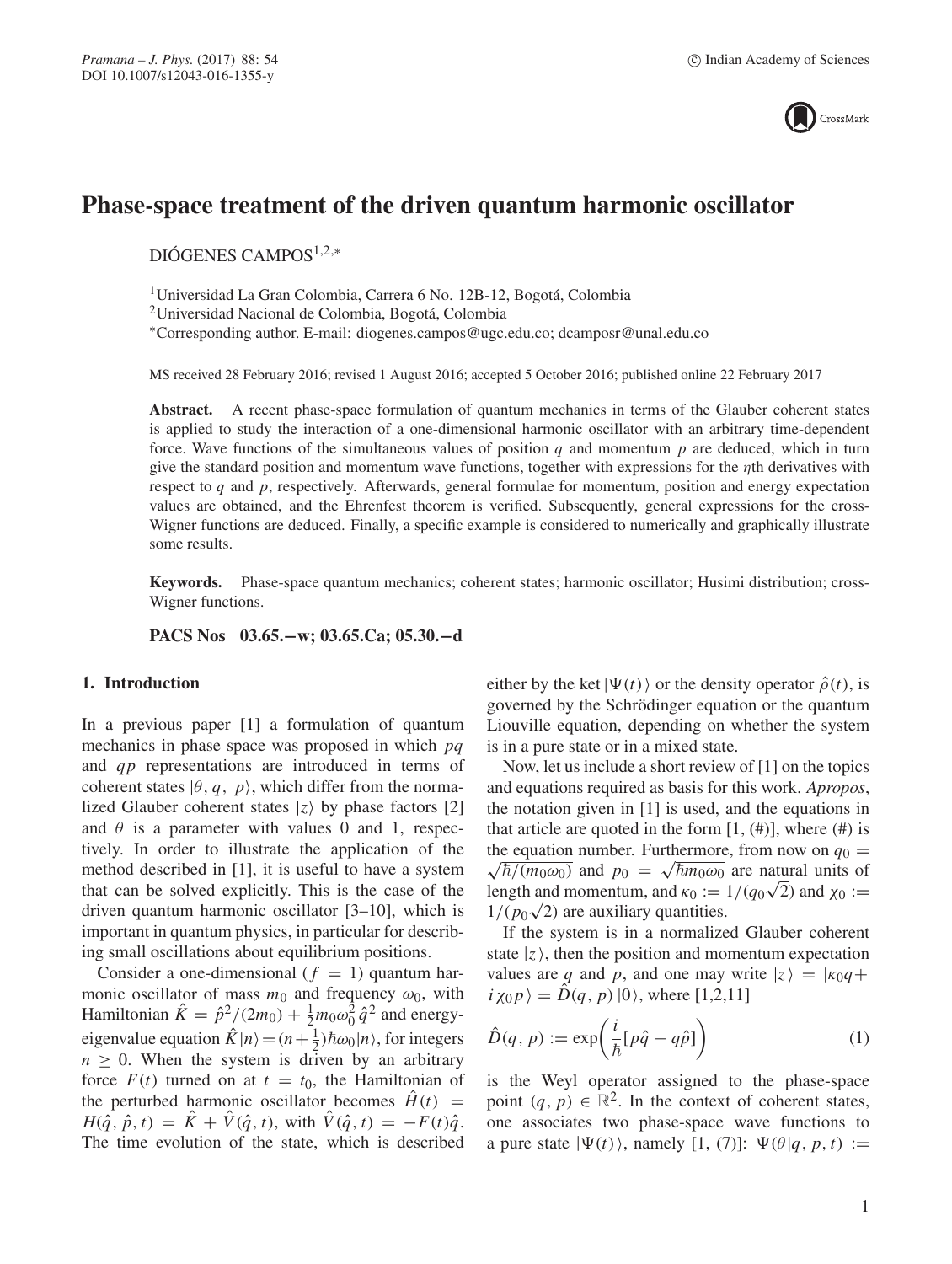$w((2\theta - 1)\frac{1}{2}q, p)\langle \kappa_0 q + i\chi_0 p|\Psi(t)\rangle$ , with the phase factor

$$
w(q, p) := \exp\left(\frac{i}{\hbar}qp\right). \tag{2}
$$

Sometimes it is convenient to use an alternative notation by writing

$$
\Psi(\theta|q, p, t) = \begin{cases} \Psi_{+}(q, p, t), \\ \text{if } \theta = 1 \, (qp \text{ representation}), \\ \Psi_{-}(q, p, t), \\ \text{if } \theta = 0 \, (pq \text{ representation}), \end{cases}
$$
\n(3)

and noting that the phase-space wave functions  $\Psi_{\pm}(q, p, t)$  are linked with each other by the relation  $\Psi_{+}(q, p, t) = w(q, p)\Psi_{-}(q, p, t).$ 

In the case of a mixed state, the density operator describing the mixture is defined as

$$
\hat{\rho}(t) := \sum_{k=1}^{N} W_{[k]} |\Psi_{[k]}(t)\rangle \langle \Psi_{[k]}(t)|, \tag{4}
$$

where the notation [k] indicates that the state  $|\Psi_{[k]}(t)\rangle$ is an element of a statistical mixture of  $N$  independent  $\sum_{k=1}^{N} W^{(k)} = 1$ , and each state  $|\Psi_{[k]}(t)\rangle$  is normalized to unity states, with statistical weight  $0 < W^{(k)} \leq 1$  such that to unity.

For any pair of phase-space points,  $(q_a, p_a)$  and  $(q_b, p_b)$ , complex variables  $z_a = \kappa_0 q_a + i \chi_0 p_a$  and  $z_b = \kappa_0 q_b + i \chi_0 p_b$ , and Glauber coherent states  $|z_a\rangle$ and  $|z_b\rangle$ , the Liouville equation in the phase space is expressed in terms of the function

$$
\rho(\theta | q_a, p_a, q_b, p_b, t) = \sum_{k=1}^{N} W_{[k]} [\Psi_{[k]}(\theta | q_a, p_a, t)]^{\star}
$$
  
 
$$
\times \Psi_{[k]}(\theta | q_b, p_b, t), \qquad (5)
$$

where  $\star$  means complex conjugate. Thus, the density operator  $\hat{\rho}(t)$  allows for the *pq* ( $\theta = 0$ ) and *qp* ( $\theta =$ 1) representations. One also notes that  $\rho(\theta | q_a, p_a, q_b,$  $p<sub>b</sub>$ , *t*) is a two-point phase-space function because it depends, besides the time  $t$ , on two sets of independent variables,  $(q_a, p_a)$  and  $(q_b, p_b)$ .

In the next step, one introduces the mathematical transform

$$
(q_b, p_b) = (q', p') + \frac{1}{2}(q, p),
$$
  

$$
(q_a, p_a) = (q', p') - \frac{1}{2}(q, p),
$$
 (6)

and considers the set  $\{(q_a, p_a), (q_b, p_b)\}\$  of all points  $(q_a, p_a)$  and  $(q_b, p_b)$  having the same middle point

 $(q', p')$ , so that this point can be treated as a parameter.<br>Under this condition, the *ng* and *an* representations are Under this condition, the  $pq$  and qp representations are described by the one-point reduced function [1, (66)]

$$
\rho(\theta, q', p'|q, p, t) = \rho\left(\theta|q'-\frac{1}{2}q, p'-\frac{1}{2}p, q'+\frac{1}{2}q, p'+\frac{1}{2}p, t\right). \tag{7}
$$

Thus, for an 'observer' located at the parametric point  $(q', p')$ ,  $\rho(\theta, q', p'|q, p, t)$  describes the state of the system over phase-space  $(a, p)$  for any given value of system over phase-space  $(q, p)$ , for any given value of time  $t$ , as a weighted sum of the products of probability amplitudes arising from a pair of points symmetrically located with respect to the central point  $(q', p')$ ,<br>i.e.,  $\rho(\theta, a', p' | a, p, t)$  is a measure of the interference i.e.,  $\rho(\theta, q', p'|q, p, t)$  is a measure of the interference<br>effects associated with those points effects associated with those points.

Notwithstanding that each wave function  $\Psi_{[k]}(\theta|q_a)$ ,  $p_a$ , t) in (5) is normalized to one, the functions  $\rho(\theta|q_a)$  $p_a, q_b, p_b, t$  and  $\rho(\theta, q', p'|q, p, t)$  are neither real<br>nor normalized except when the points  $(a, p)$ nor normalized, except when the points  $(q_a, p_a)$ and  $(q_b, p_b)$  coalesce. As commented after equation [1, (73)], which defines generalized phase-space functions  $W(\theta|q', p', t)$ , the indicated coalescence is at the<br>hasis of the relation between  $\theta(\theta, a', n'|a, n, t)$  and basis of the relation between  $\rho(\theta, q', p'|q, p, t)$  and<br>the Wigner function (see eqs. (68), (69) and (80)) the Wigner function (see eqs (68), (69) and (80)).

The pq and qp equations of motion for  $\Psi(\theta|q, p, t)$ ,  $\rho(\theta|q_a, p_a, q_b, p_b, t)$  and  $\rho(\theta, q', p'|q, p, t)$  have been<br>deduced in [1]: eqs. (54), (59) and (64), respectively. In deduced in [1]: eqs (54), (59) and (64), respectively. In this paper, instead of solving these equations directly, the definitions of these quantities and the time evolution operator are used to build the above functions. So, one gets the functions and can verify their compliance with the equations of motion, if desired.

The phase-space representations used in this paper provide advantages and differences when they are contrasted with methods developed in other contributions [3–10]. Here are some of them: (a) In this work, the evolution operator is used to construct the complex-valued wave functions  $\Psi(\theta|q, p, t)$ , which describe the state of the system in the phase space, whereas some other treatments deal with the coordinate representation of the Schrödinger equation: e.g., the Kerner–Treanor method [8] assumes that  $\Psi(q, t) =$  $\phi(q, t) \exp(qg(t))$ , where  $\phi(q, t)$  and  $g(t)$  are general, unspecified functions. (b) Here, after having  $\Psi(\theta|q, p, t)$ , one gets not only the coordinate and momentum wave functions but also expressions for their derivatives of any order, whereas conventional methods start from the coordinate representation for obtaining the momentum representation. (c) As a consequence of the foregoing point, it is possible to obtain analytical expressions not only for the momentum, position and energy expectation values but also for the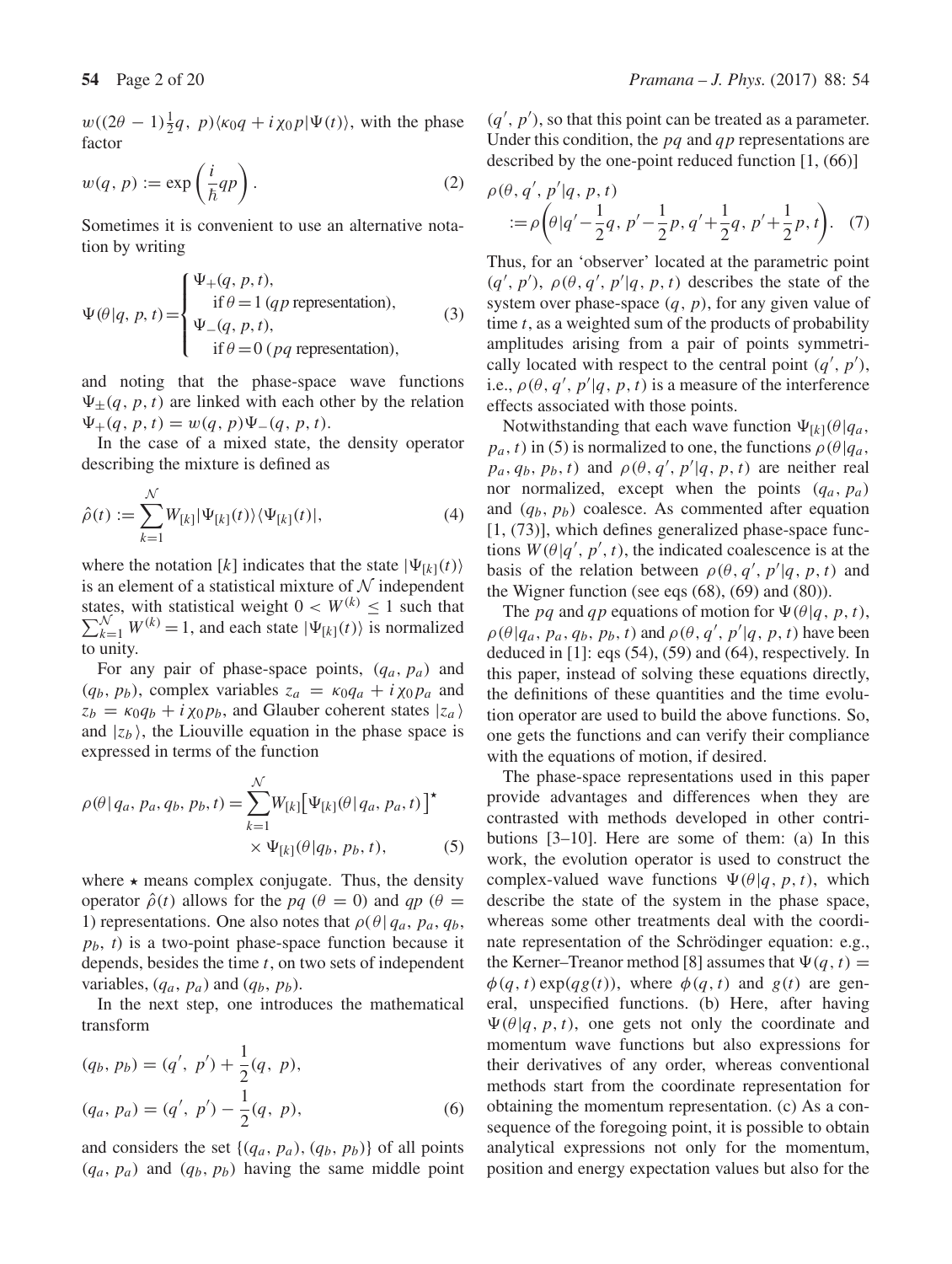Husimi distribution and the cross-Wigner functions. (d) The last ones include the familiar Wigner function as a particular case and, to the best of my knowledge, they are calculated for the first time for the system studied in this contribution. (e) Finally, the functions  $W(\theta | q', p', t)$  given by eqs (69) and (80) are at the ori-<br>gin of the cross-Wigner functions a fact that can imply gin of the cross-Wigner functions, a fact that can imply a fresh point of view about the formulation of quantum mechanics in phase space.

This work is arranged as follows. In §2, the evolution operator for a driven quantum harmonic oscillator is deduced by using the interaction picture and the Magnus expansion. In §3, the wave functions  $\Psi_{\pm}(q, p, \mathbf{r})$  $t$ ) of the simultaneous values of position  $q$  and momentum  $p$  are constructed in terms of  $pq$  and  $qp$  coherent states which differ from the Glauber coherent states and each other by well-defined phase factors. In this section, the Husimi function associated with the state  $|\Psi(t)\rangle$  is also constructed. In §4, the standard position and momentum wave functions,  $\Psi(q, t)$  and  $\Psi(p, t)$ , are deduced, together with expressions for the  $\eta$ th derivatives  $(\eta = 0, 1, 2, ...)$  of these functions evaluated at the points  $q$  and  $p$ , respectively. In §5, general formulae for momentum, position and energy expectation values are obtained, and they are applied to verify the Ehrenfest theorem. In §6, general expressions for the cross-Wigner functions are produced. Finally, in §7 the theoretical results are illustrated numerically and are depicted for the case of harmonic oscillator in an oscillating electric field, when the initial state is chosen as a linear combination of the ground state and the first excited state.

### **2. Evolution operator for a driven quantum harmonic oscillator**

In the Schrödinger picture, the state of the system at time t is connected to a given initial state at time  $t_0$ by the relation  $|\Psi(t)\rangle = \hat{U}(t, t_0)|\Psi(t_0)\rangle$ , where the evolution operator  $\hat{U}(t, t_0)$  is obtained by solving the Schrödinger equation

$$
i\hbar \frac{d}{dt}\hat{U}(t, t_0) = \hat{H}(t)\hat{U}(t, t_0), \quad \lim_{t \to t_0} \hat{U}(t, t_0) = \hat{1}.
$$
 (8)

Here, one uses the Hamiltonian splitting  $H(t) = K + \hat{V}(t)$ , with  $\hat{K} = \hat{n}^2/(2m_0) + \frac{1}{2}m_0\omega^2 \hat{\sigma}^2$  and  $\hat{V}(\hat{\sigma}, t)$  $\hat{V}(t)$ , with  $\hat{K} = \hat{p}^2/(2m_0) + \frac{1}{2}m_0\omega_0^2 \hat{q}^2$  and  $\hat{V}(\hat{q},t)$  $= -F(t)\hat{q}$ , and  $U_0(t, t_0) := \exp(-i\tau \hat{K}/\hbar)$  is the time-evolution operator associated with the timetime-evolution operator associated with the timeindependent Hamiltonian  $\hat{K}$ , where  $\tau := t - t_0$ . Thus,

with the help of the interaction picture and the Magnus expansion [12], one obtains the expression

$$
\hat{U}(t, t_0) = \exp\left(\frac{i}{\hbar}\gamma(t, t_0)\right) \exp\left(-\frac{i}{\hbar}\tau \hat{K}\right) \times \hat{D}(Q(t, t_0), P(t, t_0)),
$$
\n(9)

which involves the Weyl operator assigned to the point  $(Q(t, t_0), P(t, t_0))$  in phase-space.

In (9), one has auxiliary quantities of position and momentum,

$$
Q(t, t_0) = -\frac{1}{m_0 \omega_0} \int_{t_0}^t F(t') \sin(\omega_0 (t' - t_0)) dt', \quad (10)
$$

$$
P(t, t_0) := \int_{t_0}^t F(t') \cos(\omega_0(t' - t_0)) \mathrm{d}t' \tag{11}
$$

and the phase-factor

$$
\gamma(t, t_0) = \frac{1}{2m_0 \omega_0} \int_{t_0}^t dt'' \int_{t_0}^{t''} dt' F(t'') F(t')
$$
  
 
$$
\times \sin(\omega_0(t'' - t')). \qquad (12)
$$

Equation (9) can be reorganized by moving the operator  $\ddot{U}_0(t, t_0) := \exp(-i\tau \dot{K}/\hbar)$  to the right of<br>the Weyl operator  $\hat{D}(O(t), P(t))$ . Thus, one finds the the Weyl operator  $\hat{D}(Q(t), P(t))$ . Thus, one finds the time-dependent operators

$$
\hat{Q}(\tau) := \hat{U}_0(t, t_0) \hat{q} \hat{U}_0^+(t, t_0) = \cos(\omega_0 \tau) \hat{q} \n- \frac{1}{m_0 \omega_0} \sin(\omega_0 \tau) \hat{p}, \n\hat{P}(\tau) := \hat{U}_0(t, t_0) \hat{p} \hat{U}_0^+(t, t_0) = m_0 \omega_0 \sin(\omega_0 \tau) \hat{q} \n+ \cos(\omega_0 \tau) \hat{p},
$$
\n(13)

which satisfy the commutation relation  $[\hat{Q}(\tau), \hat{P}(\tau)] =$  $i\hbar$ . As a result, one obtains

$$
\hat{U}(t, t_0) = \exp\left(\frac{i}{\hbar}\gamma(t, t_0)\right)\hat{D}(\mathbb{Q}(t, t_0), \mathbb{P}(t, t_0))
$$
\n
$$
\times \exp\left(-\frac{i}{\hbar}\tau \hat{K}\right), \tag{14}
$$

where  $(\mathbb{Q}(t, t_0), \mathbb{P}(t, t_0))$  is a point in the phase space with coordinates

$$
\mathbb{Q}(t, t_0) := \cos(\omega_0 \tau) Q(t, t_0) + \frac{1}{m_0 \omega_0} \sin(\omega_0 \tau) P(t, t_0),
$$
  

$$
\mathbb{P}(t, t_0) := -m_0 \omega_0 \sin(\omega_0 \tau) Q(t, t_0)
$$
  

$$
+ \cos(\omega_0 \tau) P(t, t_0).
$$
 (15)

In what follows, if there is no ambiguity, the notation can be simplified by writing  $\mathbb{Q}(t)$  and  $\mathbb{P}(t)$  instead of  $\mathbb{Q}(t, t_0)$  and  $\mathbb{P}(t, t_0)$ , respectively.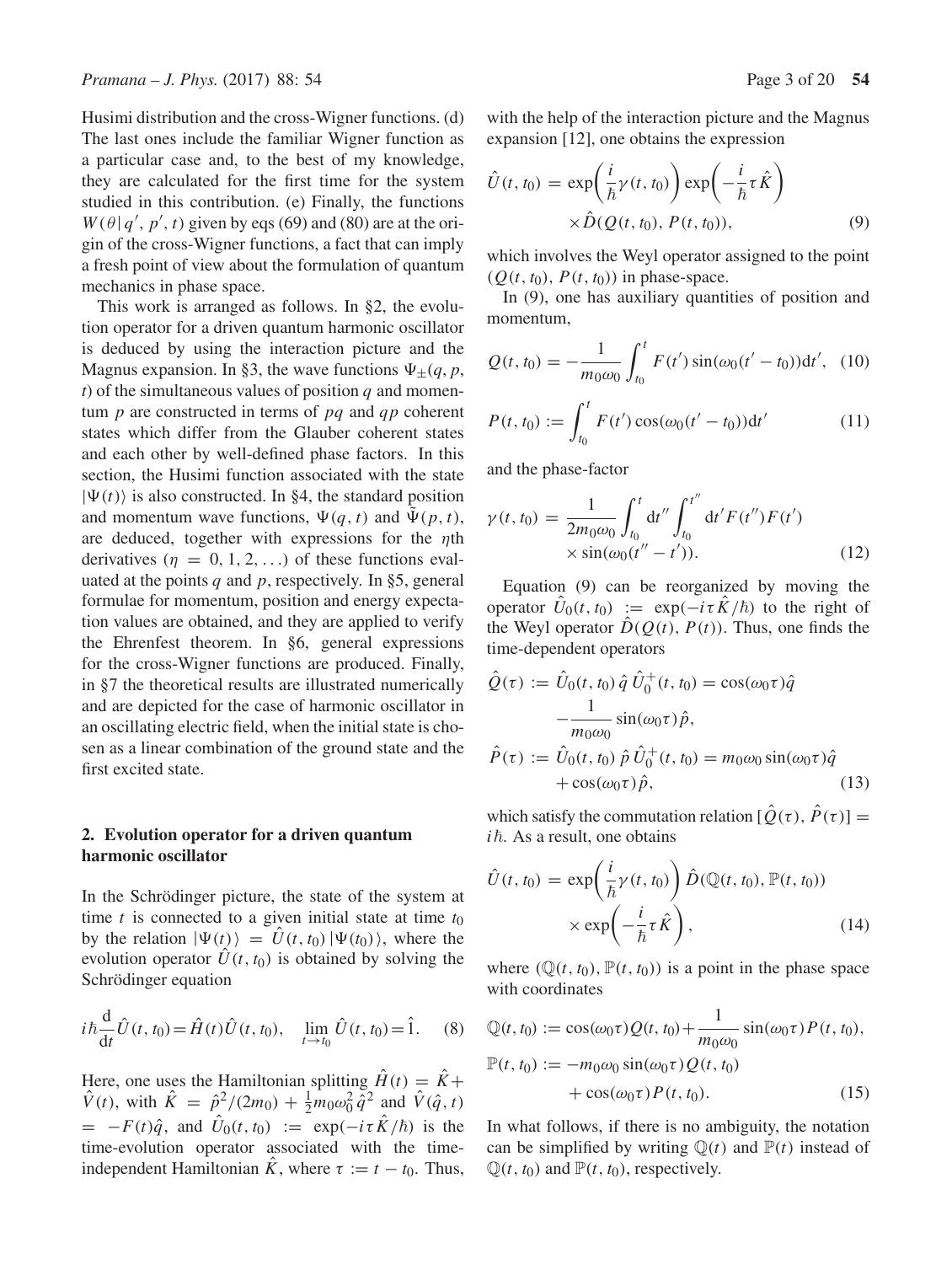The transform (14) allows to write the state of the system at time t as

$$
|\Psi(t)\rangle = \exp\left(\frac{i}{\hbar}\gamma(t,t_0)\right)\hat{D}(\mathbb{Q}(t),\mathbb{P}(t))
$$

$$
\times \exp\left(-\frac{i}{\hbar}\tau\hat{K}\right)|\Psi(t_0)\rangle.
$$
 (16)

Thus, notwithstanding that (9) and (16) are equivalent, (16) has the merit that  $exp(-(i/\hbar)\tau K)|\Psi(t_0)\rangle$ <br>can be interpreted as the propagation of the initial state can be interpreted as the propagation of the initial state  $|\Psi(t_0)\rangle$  under the action of the evolution operator associated with the unperturbed system. The so-generated state is then moved in the phase space by the action of the Weyl operator,  $\hat{D}(\mathbb{Q}(t), \mathbb{P}(t)).$ 

At this point, it is to be noted that  $(15)$ ,  $(10)$  and  $(11)$ imply the equations of motion

$$
\frac{d\mathbb{Q}(t)}{dt} = \frac{\mathbb{P}(t)}{m_0}, \quad \frac{d\mathbb{P}(t)}{dt} = -m_0\omega_0^2\mathbb{Q}(t) + F(t), \quad (17)
$$

with the initial condition  $Q(t_0, t_0) = P(t_0, t_0) = 0$ .<br>One wonders if the method described in this sect

One wonders if the method described in this section can be generalized to other systems beyond the driven harmonic oscillator. Appendix E is included in order to shed light on this theme.

# **3. Phase-space wave functions,**  $\Psi_-(q, p, t)$ and  $\Psi_+(q, p, t)$

By following [1, (12)], the  $pq$  and  $qp$  coherent states are defined by

$$
|\theta, q, p\rangle = \begin{cases} |p, q\rangle := \hat{D}(0, p)\hat{D}(q, 0)|0\rangle, \text{ if } \theta = 0\\ |q, p\rangle = \hat{D}(q, 0)\hat{D}(0, p)|0\rangle, \text{ if } \theta = 1, \end{cases}
$$
(18)

which differ from the Glauber coherent state  $|z\rangle$ , and each other, by a phase factor. In particular, it follows that  $|p, q\rangle = w(q, p)|q, p\rangle$  and the wave functions  $\Psi(\theta|q, p, t)$  defined in (3) can be rewritten as  $\Psi(\theta|q, p, t) = \langle \theta, q, p | \Psi(t) \rangle.$ 

According to Glauber [2,13], to each complex number  $z = \kappa_0 q + i \chi_0 p$  corresponds a normalized coherent state  $|z\rangle = |\kappa_0 q + i \chi_0 p \rangle$  given by

$$
|z\rangle = \hat{D}(q, p)|0\rangle = [(\pi \hbar)^{f/2} \tilde{M}(p)M(q)]^{1/2}
$$

$$
\times \sum_{n=0}^{\infty} \frac{z^n}{\sqrt{n!}} |n\rangle,
$$
(19)

where  $|n\rangle$  are the eigenkets of the number operator  $\hat{N} = \hat{a}^{\dagger} \hat{a}$ , and the Gaussian functions

$$
M(q) = (q_0\sqrt{\pi})^{-1/2} \exp(-(\kappa_0 q)^2),
$$
  
\n
$$
\tilde{M}(p) = (p_0\sqrt{\pi})^{-1/2} \exp(-(\chi_0 p)^2),
$$
\n(20)

are related to each other by Fourier transforms  $[1, (4)$  and  $(5)$ ]. It is seen that

$$
M^2(q) = (q_0\sqrt{\pi})^{-1} \exp(-(q/q_0)^2)
$$

and

$$
\tilde{M}^2(p) = (p_0\sqrt{\pi})^{-1} \exp(-(p/p_0)^2).
$$

Inserting (16) into the relation  $\Psi(\theta|q, p, t) = \langle \theta, q,$  $p|\Psi(t)\rangle = \Psi_{\pm}(q, p, t)$ , and using the rule for the product of two Weyl operators

$$
\hat{D}(q', p')\hat{D}(q'', p'') = w\left(\frac{1}{2}q'', p'\right)w^*\left(\frac{1}{2}q', p''\right) \times \hat{D}(q'+q'', p'+p''),\tag{21}
$$

one gets

$$
\Psi_{\pm}(q, p, t) = \exp\left(\frac{i}{\hbar}\gamma(t, t_0)\right)w\left(\pm\frac{1}{2}q, p\right)
$$

$$
\times w^{\star}\left(\frac{1}{2}\mathbb{Q}(t), p\right)w\left(q, \frac{1}{2}\mathbb{P}(t)\right)
$$

$$
\times \langle Z(t)| \exp\left(-\frac{i}{\hbar}\tau \hat{K}\right)|\Psi(t_0)\rangle, \quad (22)
$$

with  $Z(t) := \kappa_0[q - \mathbb{Q}(t)] + i \chi_0[p - \mathbb{P}(t)]$ , and the Glauber coherent state

$$
|Z(t)\rangle = \hat{D}(q - \mathbb{Q}(t), p - \mathbb{P}(t)) |0\rangle
$$
  
=  $(\pi \hbar)^{1/4} \tilde{M}^{1/2} (p - \mathbb{P}(t)) M^{1/2} (q - \mathbb{Q}(t))$   
 $\times \sum_{n=0}^{\infty} \frac{Z^n(t)}{\sqrt{n!}} |n\rangle.$  (23)

Notwithstanding that  $\Psi_+(q, p, t)$  and  $\Psi_-(q, p, t)$ <br>ly differ from each other by the factors  $w(\pm 1q, n)$ only differ from each other by the factors  $w(\pm \frac{1}{2}q, p)$ ,<br>their overall phase factors can be written in terms of the their overall phase factors can be written in terms of the auxiliary quantities

$$
A_{\pm}(q, p, t) := w\left(\pm \frac{1}{2}q, p\right)w^{\star}\left(\frac{1}{2}\mathbb{Q}(t), p\right)w\left(q, \frac{1}{2}\mathbb{P}(t)\right),
$$

which are given by

$$
A_{+}(q, p, t)
$$
  
=  $w\left(q - \frac{1}{2}\mathbb{Q}, \mathbb{P}(t)\right)w\left(\frac{1}{2}(q - \mathbb{Q}), p - \mathbb{P}(t)\right),$   

$$
A_{-}(q, p, t)
$$
  
=  $w^{\star}\left(\mathbb{Q}(t), p - \frac{1}{2}\mathbb{P}\right)w^{\star}\left(q - \mathbb{Q}, \frac{1}{2}(p - \mathbb{P}(t))\right).$  (24)

The conclusive effect is that

 $A_{\pm}(q, p, t) = \exp(\pm i \zeta_{\pm}(q, p, t)/\hbar),$ with phases

$$
\zeta_{+}(q, p, t) = \frac{1}{2}(q - \mathbb{Q}(t))p + \frac{1}{2}\mathbb{P}(t)q,
$$
  

$$
\zeta_{-}(q, p, t) = \frac{1}{2}(p - \mathbb{P}(t))q + \frac{1}{2}\mathbb{Q}(t)p.
$$
 (25)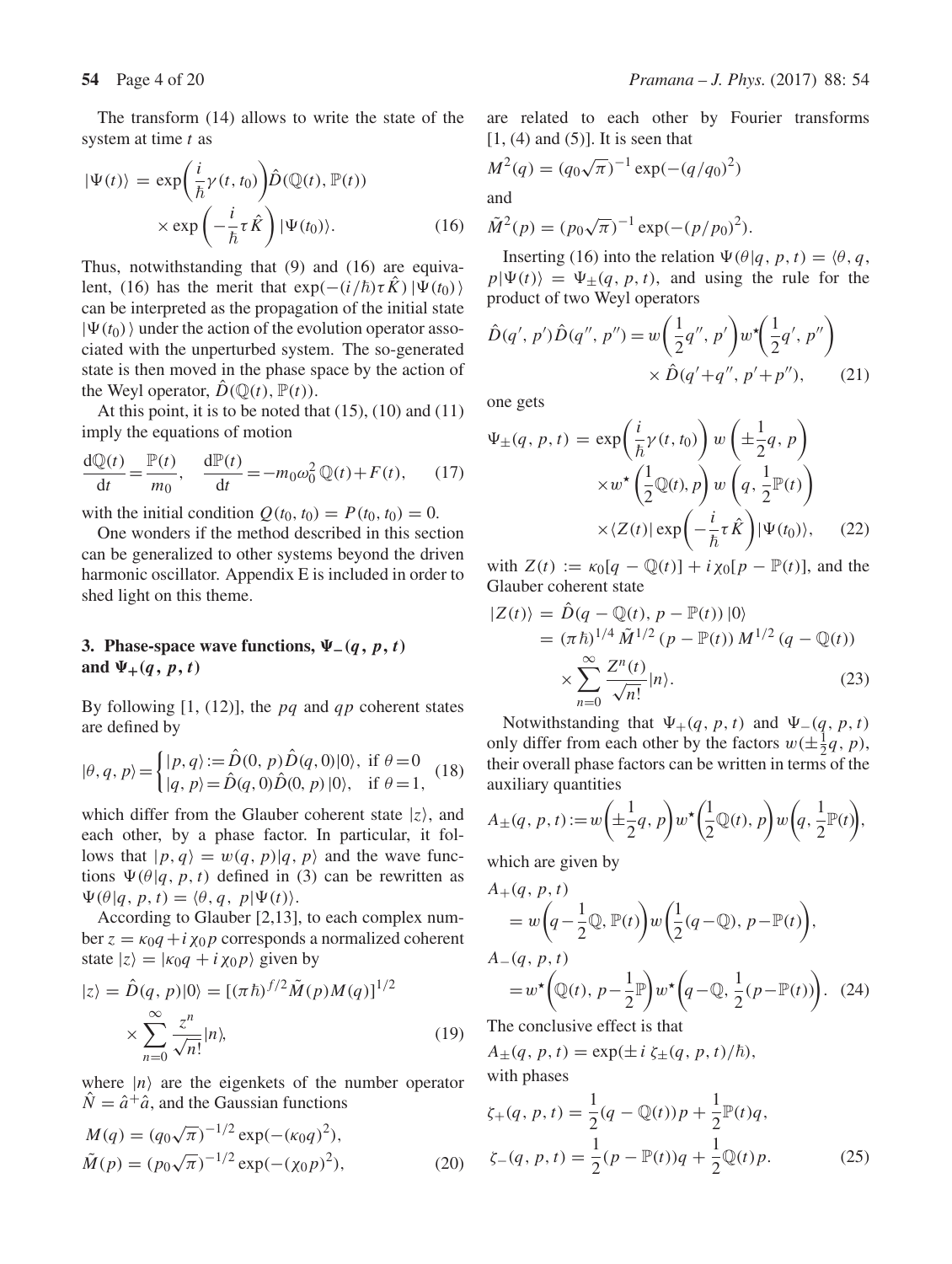To conclude, the phase-space wave functions can be written in a unified way, as

$$
\Psi_{\pm}(q, p, t) = \exp\left(\frac{i}{\hbar}\gamma(t, t_0)\right) A_{\pm}(q, p, t)
$$

$$
\times M^{1/2}(q - \mathbb{Q}(t))\tilde{M}^{1/2}(p - \mathbb{P}(t))
$$

$$
\times \sum_{n=0}^{\infty} \frac{1}{\sqrt{n!}} \{\kappa_0[q - \mathbb{Q}(t)] - i\chi(q - \mathbb{P}(t)]\}^n
$$

$$
\times a_n(t - t_0).
$$
(26)

Here, the probability amplitude, at time t, of finding<br>the system in state  $|n\rangle$  of the unperturbed harmonic the system in state  $|n\rangle$  of the unperturbed harmonic oscillator is given by the coefficient

$$
a_n(\tau) := \exp\left(-\frac{i}{\hbar}\tau\varepsilon_n\right)\langle n|\Psi(t_0)\rangle, \quad \tau := t - t_0. \tag{27}
$$

In contrast with the standard formulation of quantum mechanics where one has wave functions  $\Psi(q, t)$ and  $\Psi(p, t)$  in position space q and momentum space  $p$ , respectively, the phase-space wave functions  $\Psi_{\pm}(q, p, t)$  display the probability amplitudes simultaneously in the  $q$  and  $p$  variables.

From (26), the squared magnitude of the phase-space wave functions  $\Psi_{\pm}(q, p, t)$  gives the Husimi function associated with the state  $|\Psi(t)\rangle$ ,

$$
\rho_{H}(q, p, t) = |\Psi_{\pm}(q, p, t)|^{2} = M(q - \mathbb{Q}(t))\tilde{M}(p - \mathbb{P}(t))
$$

$$
\times \left| \sum_{n=0}^{\infty} \frac{1}{\sqrt{n!}} \{\kappa_{0}[q - \mathbb{Q}(t)] - i \chi_{0}[p - \mathbb{P}(t)]\}^{n} a_{n}(\tau) \right|^{2}, \qquad (28)
$$

which can be explicitly written as a double sum, with sum indices  $m$  and  $n$ .

From what follows, it is useful to write  $Z(t) :=$  $\kappa_0[q - \mathbb{Q}(t)] + i \chi_0[p - \mathbb{P}(t)] = x + iy$  and  $w(q - \mathbb{Q}, t)$  $\frac{1}{2}(p - \mathbb{P}) = \exp(ixy)$ , with the auxiliary dimensionless quantities

$$
x := \kappa_0[q - \mathbb{Q}(t)], \qquad y = \chi_0[p - \mathbb{P}(t)],
$$
  

$$
\mathcal{Q}(t) := \kappa_0 \mathbb{Q}(t), \qquad \mathcal{P}(t) := \chi_0 \mathbb{P}(t).
$$
 (29)

#### **4. Position and momentum wave functions**

Adopting the notation  $\Psi^{(\eta)}(q, t) := \partial^{\eta} \Psi(q, t) / \partial q^{\eta}$ , the *η*th derivatives of the position ( $\theta = 1$ ) and momentum ( $\theta = 0$ ) wave functions evaluated at points q and  $p$ , respectively, are given by [1, (22) and (25)]

$$
\Psi^{(\eta)}(q,t) = (2p_0\sqrt{\pi})^{-1/2} (-iq_0\sqrt{2})^{-\eta} (2\pi\hbar)^{-1/2}
$$

$$
\times \int H_{\eta}(\chi_0 p)\Psi_+(q,p,t)dp \qquad (30)
$$

and

$$
\tilde{\Psi}^{(\eta)}(p,t) = (2q_0\sqrt{\pi})^{-1/2} (+ip_0\sqrt{2})^{-\eta} (2\pi \hbar)^{-1/2}
$$

$$
\times \int H_{\eta}(\kappa_0 q) \Psi_{-}(q, p, t) dq. \tag{31}
$$

The idea here is to use eqs (26) and (29), and the binomial theorem [14a]

$$
(x \pm iy)^n = \frac{1}{2^n} \sum_{m=0}^n (\pm i)^m {n \choose m} H_{n-m}(x) H_m(y)
$$
  
= 
$$
\frac{1}{2^n} \sum_{m=0}^n (\pm i)^{n-m} {n \choose m} H_m(x) H_{n-m}(y),
$$
 (32)

where  $H_m(x)$  are the Hermite polynomials of order m.

#### 4.1 *Position wave function,*  $\Psi(q, t)$

After inserting the function  $\Psi_{\pm}(q, p, t)$  given by (26) into (30), one defines the integral

$$
B_{m\eta}(x,\mathcal{P}) := \int_{-\infty}^{\infty} \exp(ixy)\,\tilde{M}^{1/2}(y)H_m(y)H_\eta(x_0p)\mathrm{d}p,\tag{33}
$$

and uses (29) for changing the integration variable from  $p$  to y. Thus, with the help of formulae  $(A.1)$ , (A.2) and (A.4), the integral  $B_{mn}(x, \mathcal{P})$  is turned into

$$
B_{m\eta}(x,\mathcal{P}) = \chi_0^{-1} (p_0 \sqrt{\pi})^{-1/4} \sqrt{2\pi} \underbrace{(q_0 \sqrt{\pi})^{1/4} M^{1/2}(x)}_{k=0}
$$
  
 
$$
\times \sum_{k=0}^{\eta} (+i)^{m+k} \binom{\eta}{k} (2\mathcal{P})^{\eta-k} \sum_{r=0}^{\min(m,k)} (-2)^r
$$
  
 
$$
\times r! \binom{m}{r} \binom{k}{r} H_{m+k-2r}(x), \qquad (34)
$$

where, according to (20), the quantity within the brace is equal to  $\exp(-\frac{1}{2}(\kappa_0 q)^2)$ .<br>Consequently,  $\Pi^{(n)}(q, t)$ .

Consequently,  $\Psi^{(\eta)}(q, t)$  can be written as

$$
\Psi^{(\eta)}(q,t) = \exp\left(\frac{i}{\hbar}\gamma(t,t_0)\right)w\left(q - \frac{1}{2}\mathbb{Q}, \mathbb{P}(t)\right)
$$

$$
\times M(q - \mathbb{Q}(t))\sum_{n=0}^{\infty}\frac{a_n(t - t_0)}{2^n\sqrt{n!}}\mathbb{X}_{n, \eta}(q, t), \quad (35)
$$

where

$$
\mathbb{X}_{n,\,\eta}(q,t)
$$
  
\n
$$
:= (-iq_0\sqrt{2})^{-\eta} \sum_{k=0}^{\eta} (+i)^k \binom{\eta}{k} [2\chi_0 \mathbb{P}(t)]^{\eta-k}
$$
  
\n
$$
\times \Pi_{n,k}(\kappa_0[q - \mathbb{Q}(t)]) \tag{36}
$$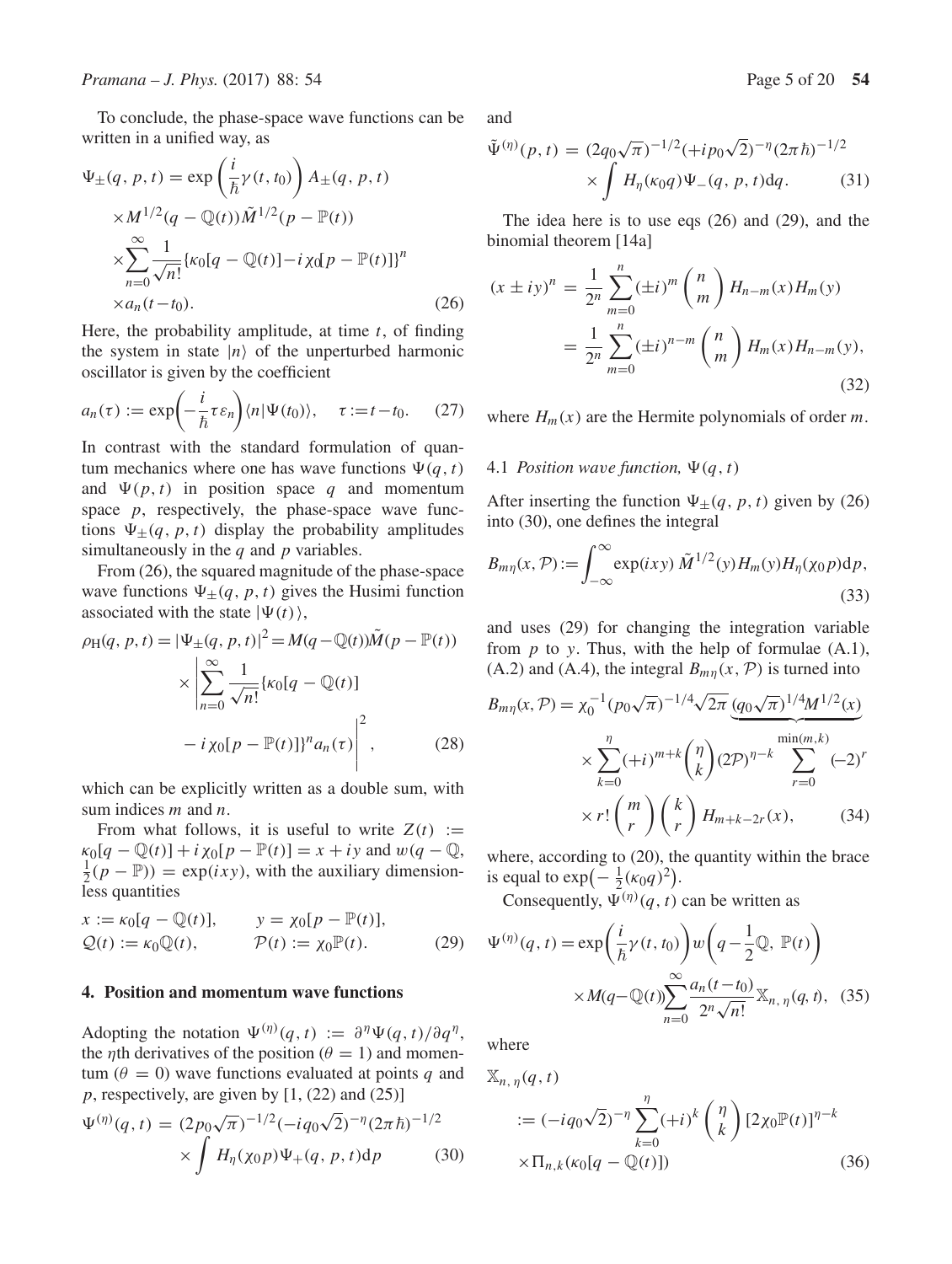and  $\Pi_{n,k}(x)$  is the polynomial (see Appendix B)

$$
\Pi_{n,k}(x) := \sum_{\lambda=0}^{n} {n \choose \lambda} H_{n-\lambda}(x) \sum_{r=0}^{\min(\lambda,k)} (-2)^r r! {(\lambda) \choose r} {k \choose r}
$$

$$
\times H_{\lambda+k-2r}(x).
$$
 (37)

Here, please note that the sum over  $r$  on the righthand side of (37) only differs by the sign factor  $(-2)^r$ from the formula (A.2) for the product of two Hermite polynomials.

If  $\eta = 0$ , with the help of summation formula (A.3), one finds that

$$
\Pi_{n,0}(x) = \sum_{\lambda=0}^{n} {n \choose \lambda} H_{n-\lambda}(x) H_{\lambda}(x)
$$

$$
= 2^{n/2} H_n(x\sqrt{2})
$$
(38)

and

$$
\mathbb{X}_{n,0}(q,t) = \Pi_{n,0}(\kappa_0[q - \mathbb{Q}(t)])
$$
  
=  $2^{n/2}H_n\left(\frac{q - \mathbb{Q}(t)}{q_0}\right)$ . (39)

Therefore, the position wave function  $\Psi(q, t) = \Psi^{(0)}$  $(q, t)$  can be rewritten as

$$
\Psi(q,t) = \exp\left(\frac{i}{\hbar}\gamma(t,t_0)\right)w\left(q - \frac{1}{2}\mathbb{Q}, \mathbb{P}(t)\right)
$$

$$
\times M(q - \mathbb{Q}(t))\sum_{n=0}^{\infty} \frac{a_n(t - t_0)}{2^{n/2}\sqrt{n!}} H_n\left(\frac{q - \mathbb{Q}(t)}{q_0}\right),
$$
(40)

where  $M(p)$  is the function defined by (20). As a check on the results, if the initial state is an eigenstate of the harmonic oscillator,  $|\Psi(t_0)\rangle = |\nu\rangle$ , and the system is not driven,  $F(t) = 0$ , then (40) reproduces the coordinate wave function for the νth state of the harmonic oscillator (see e.g., [1, (26)]).

Here it is important to recall that  $\Psi_+(q, p, t)$  can be reconstructed as  $[1, (20)$  and  $(21)]$ 

$$
\Psi_{+}(q, p, t) = (2\pi \hbar)^{1/2} \sum_{\eta=0}^{\infty} \frac{1}{\eta!} \Psi^{(\eta)}(q, t) \tilde{J}_{\eta}(p) \tag{41}
$$

with  $p$ -dependent coefficients

$$
\tilde{J}_{\eta}(p) = \left(-i\frac{q_0}{\sqrt{2}}\right)^{\eta} H_{\eta}(\chi_0 p)\tilde{M}(p). \tag{42}
$$

# 4.2 *Momentum wave function*,  $\tilde{\Psi}(p, t)$

For the calculation of  $\tilde{\Psi}^{(\eta)}(p, t)$ , one rearranges the function  $\Psi_{-}(q, p, t)$  given by (26) by using the identity  $(x - iy)^n = (-i)^n (y + ix)^n$ , and inserts the resulting expression into (31). Following a procedure similar to the one in §4.1, one defines the integral

$$
\tilde{B}_{m\eta}(y, Q) := \kappa_0^{-1} \int_{-\infty}^{\infty} \exp(-ixy) M^{1/2} (x/\kappa_0) H_m(x)
$$
  
 
$$
\times H_\eta(x + Q(t)) dx,
$$
 (43)

that can be written as

$$
\tilde{B}_{m\eta}(y, Q) = \kappa_0^{-1} (q_0 \sqrt{\pi})^{-1/4} \sqrt{2\pi} \underbrace{(p_0 \sqrt{\pi})^{1/4} \tilde{M}^{1/2}(y)}_{\times \sum_{r=0}^{\eta} (-i)^{m+k}} \times \underbrace{\binom{\eta}{k} (2Q)^{\eta-k}}_{\times H_{m+k-2r}(y),}
$$
\n(44)

where, according to (20), the quantity within the brace is equal to  $\exp(-\frac{1}{2}(\chi_0 p)^2)$ .

As a result, the *n*<sup>th</sup> derivative  $\tilde{\Psi}^{(\eta)}(p, t)$  of the momentum wave function becomes

$$
\tilde{\Psi}^{(\eta)}(p,t) = \exp\left(\frac{i}{\hbar}\gamma(t,t_0)\right)w^*\left(\mathbb{Q}(t),\ p-\frac{1}{2}\mathbb{P}\right)
$$
\n
$$
\times \tilde{M}(p-\mathbb{P}(t))\sum_{n=0}^{\infty}\frac{(-i)^n a_n(t-t_0)}{2^n\sqrt{n!}}
$$
\n
$$
\times \mathbb{Y}_{n,\eta}(p,t), \qquad (45)
$$

where

$$
\mathbb{Y}_{n,\,\eta}(p,t) := (+ip_0\sqrt{2})^{-\eta} \sum_{k=0}^{\eta} (-i)^k \binom{\eta}{k}
$$

$$
\times [2\kappa_0 \mathbb{Q}(t)]^{\eta-k} \, \Pi_{n,k}(\chi_0[p-\mathbb{P}(t)]), \quad (46)
$$

and  $\Pi_{n,k}(x)$  is the polynomial defined by (37).<br>For the particular case  $n = 0$  one gets the i

For the particular case  $\eta = 0$ , one gets the momentum wave function

$$
\tilde{\Psi}(p, t) = \exp\left(\frac{i}{\hbar}\gamma(t, t_0)\right)w^*\left(\mathbb{Q}(t), p - \frac{1}{2}\mathbb{P}\right)
$$
\n
$$
\times \tilde{M}(p - \mathbb{P}(t))\sum_{n=0}^{\infty} \frac{(-i)^n a_n(t - t_0)}{2^{n/2}\sqrt{n!}}
$$
\n
$$
\times H_n\left(\frac{p - \mathbb{P}(t)}{p_0}\right), \tag{47}
$$

where the function  $M(p)$  is given by (20).<br>Notice also that one can reconstruct the

Notice also that one can reconstruct the phase-space wave function  $[1, (53)$  and  $(54)]$ 

$$
\Psi_{-}(q, p, t) = (2\pi \hbar)^{1/2} \sum_{\eta=0}^{\infty} \frac{1}{\eta!} \tilde{\Psi}^{(\eta)}(p, t) J_{\eta}(q), \quad (48)
$$

using  $q$ -dependent coefficients

$$
J_{\eta}(q) = \left(+i\frac{p_0}{\sqrt{2}}\right)^{\eta} H_{\eta}(\kappa_0 q) M(q). \tag{49}
$$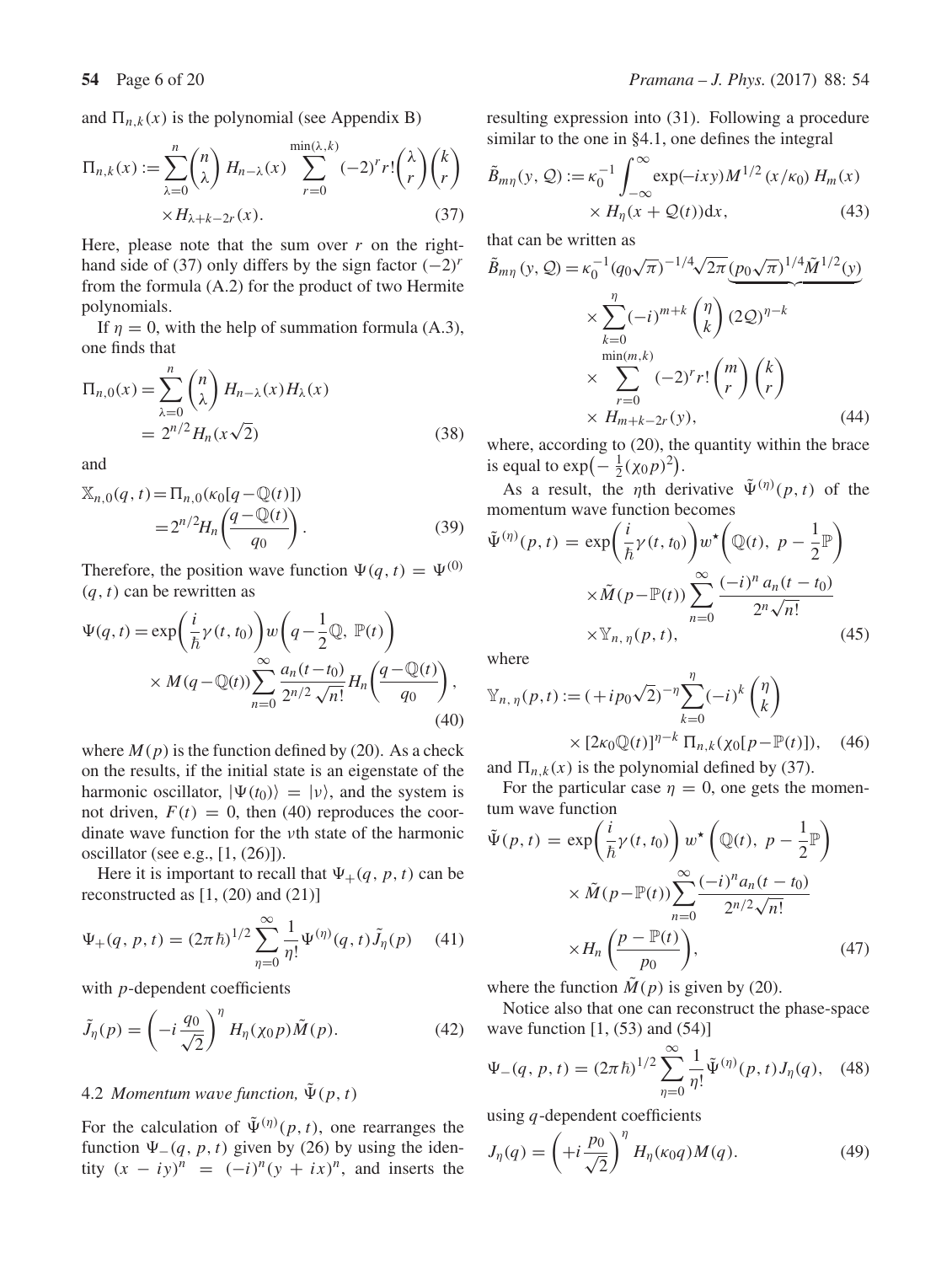### **5. Momentum, position and energy expectation values**

In this section, (35) and (45) are applied to get explicit expressions for the momentum, position and energy expectation values. The results are then used to scrutinize in some detail the Ehrenfest theorem and the expression for the energy expectation value.

# 5.1 *Calculation of*  $\langle \Psi(t) | \hat{p}^{\eta} | \Psi(t) \rangle$

By using the completeness relation for the position eigenkets  $|q\rangle$  and recalling that  $-i\hbar\partial/\partial q$  is the momentum operator  $\hat{\rho}$  in position representation, the momentum operator  $\hat{p}$  in position representation, the expectation value

$$
\langle \Psi(t) | \hat{p}^{\eta} | \Psi(t) \rangle = (-i\hbar)^{\eta} \int_{-\infty}^{\infty} \Psi^{\star}(q, t) \Psi^{(\eta)}(q, t) dq
$$
\n(50)

gives the overlap between the wave function  $\Psi(q, t)$ and its *η*-derivative,  $\Psi^{(\eta)}(q, t)$ . Similarly, using the completeness relations for the momentum eigenkets  $|p\rangle$  and the momentum wave function  $\tilde{\Psi}(p, t)$ , given by (47), one also finds that

$$
\langle \Psi(t) | \hat{p}^{\eta} | \Psi(t) \rangle = \int_{-\infty}^{\infty} p^{\eta} | \tilde{\psi}(p, t) |^{2} dp
$$

$$
= p_0^{\eta} \sum_{m=0}^{\infty} \sum_{n=0}^{\infty} (+i)^{m-n} C(m, n, t)
$$

$$
\times G(m, n, \eta; Y). \tag{51}
$$

In the foregoing equation, one has coefficients ( $m \geq$  $0, n \geq 0$  and  $\tau = t - t_0$ )

$$
C(m, n, t) := \frac{\exp(i(m - n)\omega_0\tau)}{2^{(m+n)/2}\sqrt{m!n!}} \langle \Psi(t_0)|m \rangle
$$
  
 
$$
\times \langle n|\Psi(t_0) \rangle = C^*(n, m, t), \qquad (52)
$$

and defines, for  $n \geq 0$ ,  $m \geq 0$  and  $\eta \geq 0$ , the auxiliary quantity

$$
G(m, n, \eta; Y) = G(n, m, \eta; Y)
$$
  
\n
$$
:= \int_{-\infty}^{\infty} \left(\frac{p}{p_0}\right)^{\eta} \left[\tilde{M}(p - \mathbb{P}(t))\right]^2 H_m\left(\frac{p - \mathbb{P}(t)}{p_0}\right)
$$
  
\n
$$
\times H_n\left(\frac{p - \mathbb{P}(t)}{p_0}\right) dp
$$
  
\n
$$
= \frac{1}{\sqrt{\pi}} \int_{-\infty}^{\infty} H_m(y) H_n(y) (y + Y)^{\eta} \exp(-y^2) dy
$$
  
\n
$$
= \sum_{r=0}^{\eta} {n \choose r} Y^{\eta-r} \Lambda(m, n, r), \qquad (53)
$$

where the change of variables  $y := [p - \mathbb{P}(t)]/p_0$  and the abbreviation  $Y(t) := \mathbb{P}(t)/p_0$  have been used. The integral involved in this equation is given by [15, (46) and (52)]

$$
\Lambda(m, n, r) := \frac{1}{\sqrt{\pi}} \int_{-\infty}^{\infty} H_m(y) H_n(y) y^r \exp(-y^2) dy
$$

$$
= \begin{cases} 0 & \text{if } (r - n - m) \text{ is odd} \\ \lambda(m, n, r) & \text{otherwise,} \end{cases}
$$
(54)

where, with  $s := \frac{1}{2}(r - n - m)$ ,

$$
\lambda(m, n, r) = \lambda(n, m, r)
$$
min(m n)

$$
= r! 2^{m+n-r} \sum_{\nu = \max(0,-s)}^{\min(m,n)} {m \choose \nu} {n \choose \nu} \frac{\nu!}{2^{\nu}(s+\nu)!}.
$$
\n(55)

If the initial state  $|\Psi(t_0)\rangle = \sum_{\nu=0}^{N} a_{\nu} |\nu\rangle$  is formed a finite number  $N$  of eigenkets  $|\nu\rangle$  of the harmonic by a finite number  $N$  of eigenkets  $|v\rangle$  of the harmonic oscillator, then the orthogonality relation  $\langle n|v \rangle = \delta_{n,v}$ implies a finite number of nonvanishing coefficients  $C(m, n, t)$  in (52) and summands (51).

5.2 *Calculation of*  $\langle \Psi(t) | \hat{q}^{\eta} | \Psi(t) \rangle$ 

Similar to the procedure in §5.1, one writes

$$
\langle \Psi(t) | \hat{q}^{\eta} | \Psi(t) \rangle = (i\hbar)^{\eta} \int_{-\infty}^{\infty} \tilde{\Psi}^{\star}(p, t) \tilde{\Psi}^{(\eta)}(p, t) dp
$$
\n(56)

and with  $X(t) := \mathbb{Q}(t)/q_0$ , one obtains the expression

$$
\langle \Psi(t) | \hat{q}^{\eta} | \Psi(t) \rangle = \int_{-\infty}^{\infty} q^{\eta} | \psi(q, t) |^{2} dq
$$

$$
= q_{0}^{\eta} \sum_{m=0}^{\infty} \sum_{n=0}^{\infty} C(m, n, t) G(m, n, \eta; X). \tag{57}
$$

#### 5.3 *Ehrenfest theorem*

For a quantum system with Hamiltonian  $H(\hat{q}, \hat{p}, t) =$  $\hat{p}^2/(2m_0)+V(\hat{q},t)$ , the Ehrenfest theorem asserts that the mean position and momentum evolve according to equations which formally are reminiscent of their classical counterparts [16,17]:

$$
\frac{\mathrm{d}}{\mathrm{d}t} \langle \Psi(t) | \hat{q} | \Psi(t) \rangle = \frac{1}{m_0} \langle \Psi(t) | \hat{p} | \Psi(t) \rangle,
$$
\n
$$
\frac{\mathrm{d}}{\mathrm{d}t} \langle \Psi(t) | \hat{p} | \Psi(t) \rangle = -\left\langle \frac{\partial V(\hat{q}, t)}{\partial \hat{q}} \right\rangle. \tag{58}
$$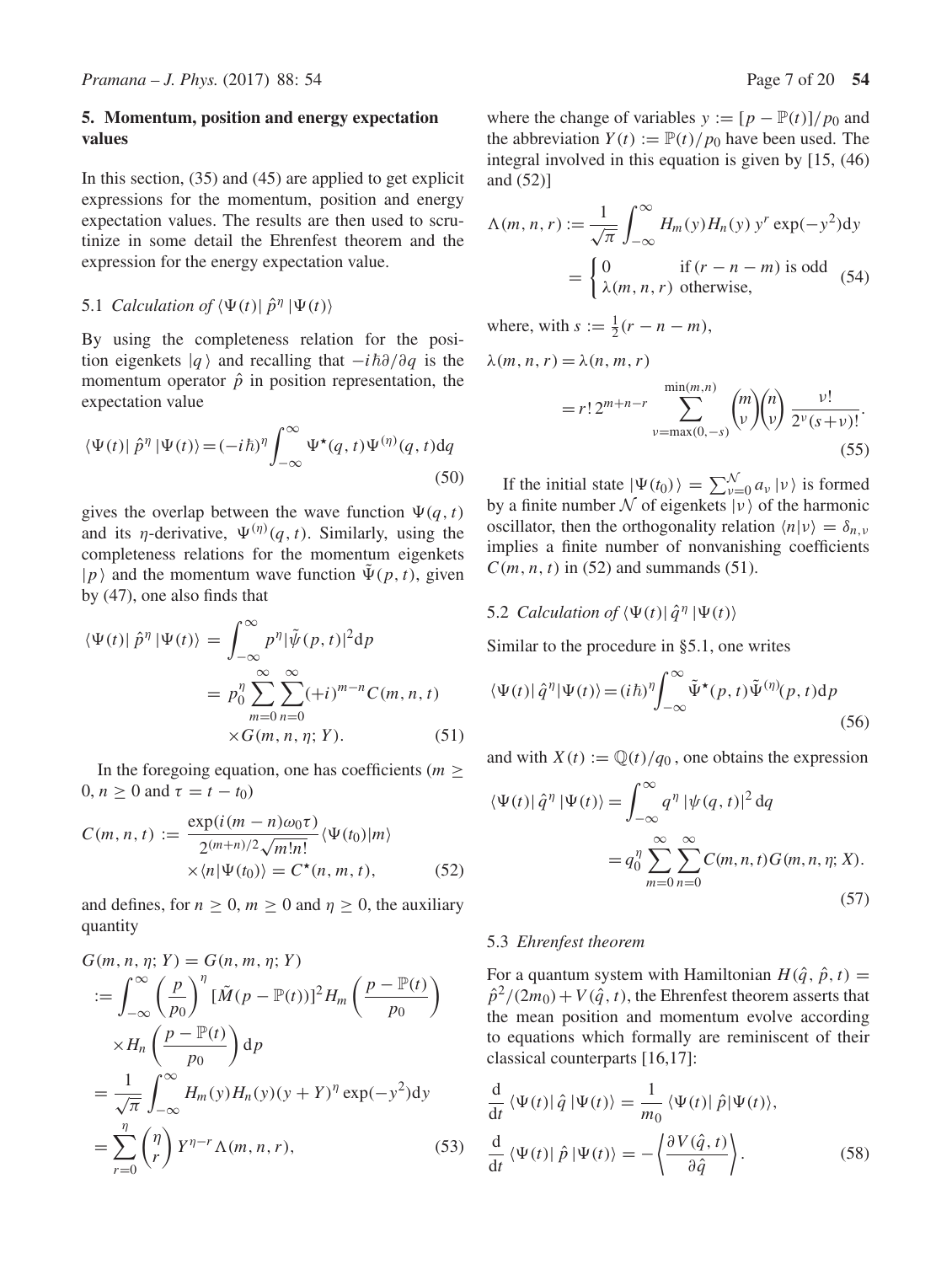One can perform a direct check of the Ehrenfest theorem by using (57) and (51), when  $\eta = 1$ . To do this, one verifies that  $\{G(m, n, 1; Y)|m, n = 1, 2, ...\}$  is a tridiagonal matrix such that, for a given  $m$ , the only nonzero elements of  $G(m, n, 1; Y) = \Lambda(m, n, 0)Y +$  $\Lambda(m, n, 1)$  are those corresponding to the columns: (i)  $n = m, m + 1$ , if  $m = 0$  and (ii)  $n = m - 1, m, m + 1$ , if  $m > 1$ . Then, one writes

$$
\langle \hat{q} \rangle(t) = q_0 \sum_{m=0}^{\infty} \mathcal{M}_m(X(t), t),
$$
  

$$
\langle \hat{p} \rangle(t) = p_0 \sum_{m=0}^{\infty} \tilde{\mathcal{M}}_m(Y(t), t),
$$
 (59)

with the auxiliary quantities

$$
\mathcal{M}_m(X(t), t) := \sum_{n=m-1}^{m+1} C(m, n, t) G(m, n, 1; X(t))
$$
\n(60)

and

$$
\tilde{\mathcal{M}}_m(Y(t), t) := \sum_{n=m-1}^{m+1} (+i)^m (-i)^n C(m, n, t) \times G(m, n, 1; Y(t)),
$$
\n(61)

where, as before,  $X(t) := \mathbb{Q}(t)/q_0$  and  $Y(t) :=$  $\mathbb{P}(t)/p_0$ .

#### 5.4 *Expectation* v*alue of the energy*

To elucidate the structure of this quantity, one starts from the formula

$$
\langle \hat{H}(t) \rangle = \frac{1}{2m_0} \langle \Psi(t) | \hat{p}^2 | \Psi(t) \rangle + \frac{1}{2} m_0 \omega_0^2 \langle \Psi(t) | \hat{q}^2 | \Psi(t) \rangle -F(t) \langle \Psi(t) | \hat{q} | \Psi(t) \rangle,
$$
(62)

where the expectation values on the right-hand side of (62) are given by the first equation (59), and the relations (57) and (51) are evaluated when  $\eta = 2$ . For a given m, the only nonzero elements of  $G(m, n, 2; Y) =$  $\Lambda(m, n, 2) + 2\Lambda(m, n, 1)Y + \Lambda(m, n, 0)Y^2$  are those corresponding to the columns: (i)  $n = m, m+1, m+2$ , if  $m = 0$ , (ii)  $n = m - 1, m, m + 1, m + 2$ , if  $m = 1$  and (iii)  $n = m - 2, ..., m + 2$ , if  $m >$ 2. The first values of  $G(m, n, 2; Y)$  are shown in table 1.

### 5.5 *A particular case*,  $|\Psi(t_0)\rangle = |m\rangle$

It is instructive to consider the νth eigenstate as initial state of the unperturbed harmonic oscillator,  $|\Psi(t_0)\rangle$  =  $|v\rangle$ . In this case, the coefficients  $C(m, n, t)$  defined by (52) reduce to  $C(m, n, t) = \delta_{m,\nu} \delta_{n,\nu} / (2^{\nu} \nu!)$ , where  $\delta_{m,\nu}$  is the Kronecker delta. Therefore, from (59)–(61) one obtains  $\langle \Psi(t) | \hat{q} | \Psi(t) \rangle = \mathbb{Q}(t)$  and  $\langle \Psi(t) | \hat{\rho} | \Psi(t) \rangle = \mathbb{P}(t)$ . Similarly, from (53) it follows that  $G(v, v, 2; Y) = \Lambda(v, v, 2) + \Lambda(v, v, 0)Y^2$  (see also table 1), where

$$
\frac{\Lambda(\nu, \nu, 0)}{2^{\nu} \nu!} = 1, \quad \frac{\Lambda(\nu, \nu, 2)}{2^{\nu} m!} = \frac{1}{2} (2\nu + 1). \tag{63}
$$

Then,  $(57)$  and  $(51)$  give

$$
\langle \Psi(t) | \hat{q}^2 | \Psi(t) \rangle = q_0^2 \left[ \frac{1}{2} (2\nu + 1) + \left( \frac{\mathbb{Q}(t)}{q_0} \right)^2 \right],
$$
  

$$
\langle \Psi(t) | \hat{p}^2 | \Psi(t) \rangle = p_0^2 \left[ \frac{1}{2} (2\nu + 1) + \left( \frac{\mathbb{P}(t)}{p_0} \right)^2 \right].
$$
 (64)

Having  $\langle \Psi(t) | \hat{q}^{\eta} | \Psi(t) \rangle$  and  $\langle \Psi(t) | \hat{p}^{\eta} | \Psi(t) \rangle$ , for  $\eta =$ 1 and 2, one proceeds according to the rules of statistics

**Table 1.** Values of  $G(m, n, 2; Y) = \Lambda(m, n, 2) + 2\Lambda(m, n, 1)Y + \Lambda(m, n, 0)Y^2$ . On the mth row, the only nonzero contributions correspond to the columns: (i)  $n = m, m+1, m+2$ , if  $m = 0$ , (ii)  $n = m - 1, m, m + 1, m + 2$ , if  $m = 1$  and (iii)  $n = m - 2, ..., m + 2$ , if  $m \geq 2$ .

| $m \setminus n$ |                        |            |                |               |                 |          |          |                |
|-----------------|------------------------|------------|----------------|---------------|-----------------|----------|----------|----------------|
| $\overline{0}$  | $\frac{1}{2} + Y^2$ 2Y |            | $\overline{2}$ |               |                 |          | $\theta$ | $\theta$       |
|                 | 2Y                     | $3 + 2Y^2$ | 8Y             | -12           | $\Omega$        | $\Omega$ | $\theta$ | $\overline{0}$ |
|                 | 2                      | 8Y         | $20 + 8Y^2$    | 48Y           | 96              | $\Omega$ | $\Omega$ | $\Omega$       |
|                 | $\Omega$               | 12         | 48Y            | $168 + 48Y^2$ | 384Y            | 960      | $\Omega$ | $\Omega$       |
|                 | $\left( \right)$       | $\Omega$   | 96             | 384Y          | $1728 + 384Y^2$ | 3840Y    | 11520    | $\overline{0}$ |
| $\cdots$        |                        |            |                | $\cdots$      | $\cdots$        | .        | $\cdots$ |                |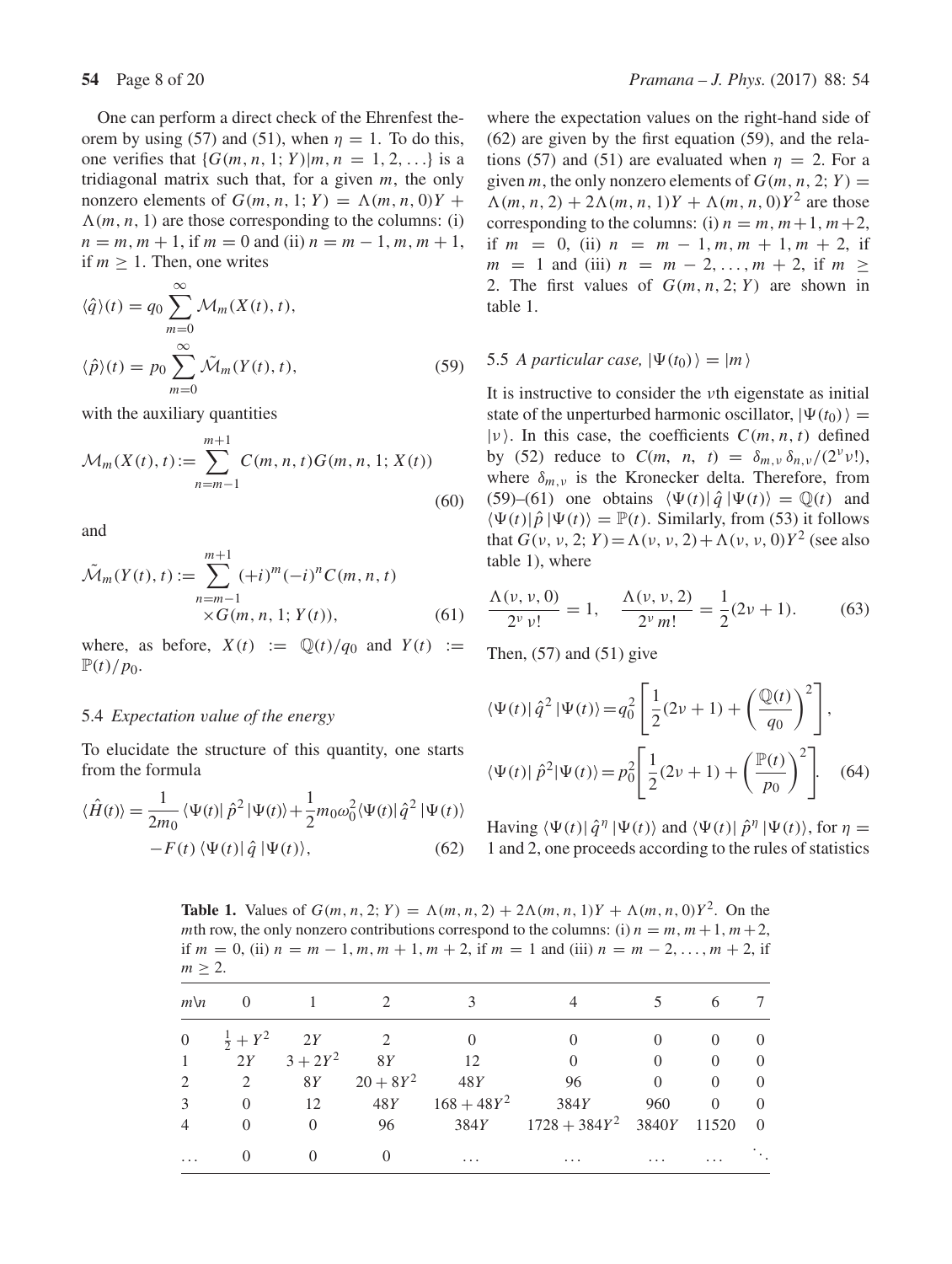and calculate the mean-square deviations or fluctuations in  $\hat{q}$  and  $\hat{p}$ , which are given by

$$
(\Delta q)^2 = \langle \Psi(t) | \hat{q}^2 | \Psi(t) \rangle - (\langle \Psi(t) | \hat{q} | \Psi(t) \rangle)^2
$$
  
\n
$$
= \left(\nu + \frac{1}{2}\right) q_0^2,
$$
  
\n
$$
(\Delta p)^2 = \langle \Psi(t) | \hat{p}^2 | \Psi(t) \rangle - (\langle \Psi(t) | \hat{p} | \Psi(t) \rangle)^2
$$
  
\n
$$
= \left(\nu + \frac{1}{2}\right) p_0^2,
$$
\n(65)

for  $v = 0, 1, 2, \dots$ . After recalling that  $q_0 p_0 = \hbar$ , one<br>gets the Heisenberg uncertainty relation  $(\Delta a)(\Delta n)$ gets the Heisenberg uncertainty relation  $(\Delta q)(\Delta p)$  =  $(v + \frac{1}{2})\hbar \ge \hbar/2$ . For the particular case  $|\Psi(t_0)\rangle =$ <br> $|v\rangle$  one obtains that the expectation value of energy is  $|v\rangle$ , one obtains that the expectation value of energy is given by

$$
\langle \hat{H}(t) \rangle = \left( v + \frac{1}{2} \right) \hbar \omega_0 + \left[ \frac{\mathbb{P}^2(t)}{2m_0} + \frac{1}{2} m_0 \omega_0^2 \mathbb{Q}^2(t) \right] - F(t) \mathbb{Q}(t).
$$
\n(66)

Therefore, the expectation value of energy is the sum of the quantized energy  $\hbar \omega_0 (v + \frac{1}{2})$  plus the classical<br>energy of the driven harmonic oscillator or the quantized energy  $n\omega_0(\nu + \frac{1}{2})$  plus<br>energy of the driven harmonic oscillator.

#### **6. Cross-Wigner functions**

As already commented, the two-point function  $\rho(\theta | q_a)$ ,  $p_a, q_b, p_b, t$ ) given by eq. (5) provides a representation of the Liouville equation in the phase space. In this section, in order to maintain the treatment as simple as possible, considerations are restricted to the case of a pure state described by the density operator  $\hat{\rho}(t)$  =  $|\Psi(t)\rangle\langle\Psi(t)|$ , so that (5) becomes  $\rho(\theta|q_a, p_a, q_b)$ ,  $p_b$ ,  $t$ ) =  $[\Psi(\theta | q_a, p_a, t)]^* \Psi(\theta | q_b, p_b, t)$ , and (7) reduces to

$$
\rho(\theta, q', p'|q, p, t) = \left[ \Psi \left( \theta | q' - \frac{1}{2} q, p' - \frac{1}{2} p, t \right) \right]^{\star} \times \Psi \left( \theta | q' + \frac{1}{2} q, p' + \frac{1}{2} p, t \right). \tag{67}
$$

Here, the components of  $(q', p')$  are treated as parameters whereas  $(a, n)$  are the independent variables eters, whereas  $(q, p)$  are the independent variables. In addition, one has two representations for the wave function  $\Psi(\theta | \cdots)$ : (i) pq,  $\theta = 0$ ,  $\Psi(\qquad q, p, t)$  as given by (48) and (ii)  $qp, \theta = 1, \Psi_+(q, p, t)$  as given by (41).

In this section, I wish to illustrate that the phase-space formulation in terms of wave functions  $\Psi_{\pm}(q, p, t)$  and the Wigner approach to quantum mechanics are directly linked. To do this, the starting point is given by the phase-space functions [1, (72)]

$$
W(\theta | q', p', t) = \frac{1}{2\pi\hbar} \int w(q', p) w^*(q, p')
$$

$$
\times \rho(\theta, q', p'|q, p, t) dq dp. \quad (68)
$$

6.1 *Phase-space function*  $W(\theta | q', p', t)$  *in the pq*<br>representation  $\theta = 0$ *representation,*  $\theta = 0$ 

One begins by recalling the expression [1, (74)]

$$
W(0|q', p', t) = \sum_{\mu=0}^{\infty} \sum_{\eta=0}^{\infty} \frac{1}{\mu! \eta!} \rho_{\mu\eta}(q', p', t)
$$

$$
\times \tilde{\mathcal{J}}_{\mu\eta}(q', p'), \qquad (69)
$$

where the cross-Wigner functions [1, (75)]

$$
\rho_{\mu\eta}(q', p', t)
$$
\n
$$
:= \int w(q', p) \left[ \tilde{\Psi}^{(\mu)} \left( p' - \frac{1}{2} p, t \right) \right]^{*}
$$
\n
$$
\times \tilde{\Psi}^{(\eta)} \left( p' + \frac{1}{2} p, t \right) dp
$$
\n
$$
= \left( + \frac{i}{\hbar} \right)^{\mu} \left( - \frac{i}{\hbar} \right)^{\eta}
$$
\n
$$
\times \int w^{*}(q, p') \left( q' - \frac{1}{2} q \right)^{\mu} \left( q' + \frac{1}{2} q \right)^{\eta}
$$
\n
$$
\times \left( q' + \frac{1}{2} q \right) \hat{\rho}(t) \left| q' - \frac{1}{2} q \right> dq. \tag{70}
$$

are escorted by the referential functions  $\mathcal{J}_{\mu\eta}(q', p')$ <br>
[1. (76)] Here  $\rho_{\mu}(q', p', t) = \rho^*_{\mu}(q', p', t)$  can b [1, (76)]. Here,  $\rho_{\mu\eta}(q', p', t) = \rho_{\eta\mu}^{\star}(q', p', t)$  can be calculated using either the expressions (45)–(46) for calculated using either the expressions (45)–(46) for the *n*th derivative  $\tilde{\Psi}^{(\eta)}(p, t)$  of the momentum wave function or the expression (40) for the position wave function  $\Psi(q, t)$ . Henceforth, the indices  $(m, \mu, \ell, M)$ and  $(n, \eta, k, N)$  will be associated with  $\Psi^*(\cdots)$  and  $\Psi(\cdots)$ , respectively.

6.1.1 *Cross-Wigner functions*  $\rho_{\mu\eta}(q', p', t)$  based on<br>the eq. (70) After inserting (45) into eq. (70) it is *the eq.* (70). After inserting (45) into eq. (70), it is desirable to define the quantity

$$
\mathbb{Y}_{m,\mu,n,\eta}(q'-\mathbb{Q}(t),p',t)
$$
  

$$
:= \int w(q'-\mathbb{Q}(t),p) \exp\left(-\frac{1}{4}\left[\frac{p}{p_0}\right]^2\right)
$$
  

$$
\times \mathbb{Y}_{m,\mu}^{\star}\left(p'-\frac{1}{2}p,t\right) \mathbb{Y}_{n,\eta}\left(p'+\frac{1}{2}p,t\right) \mathrm{d}p. \tag{71}
$$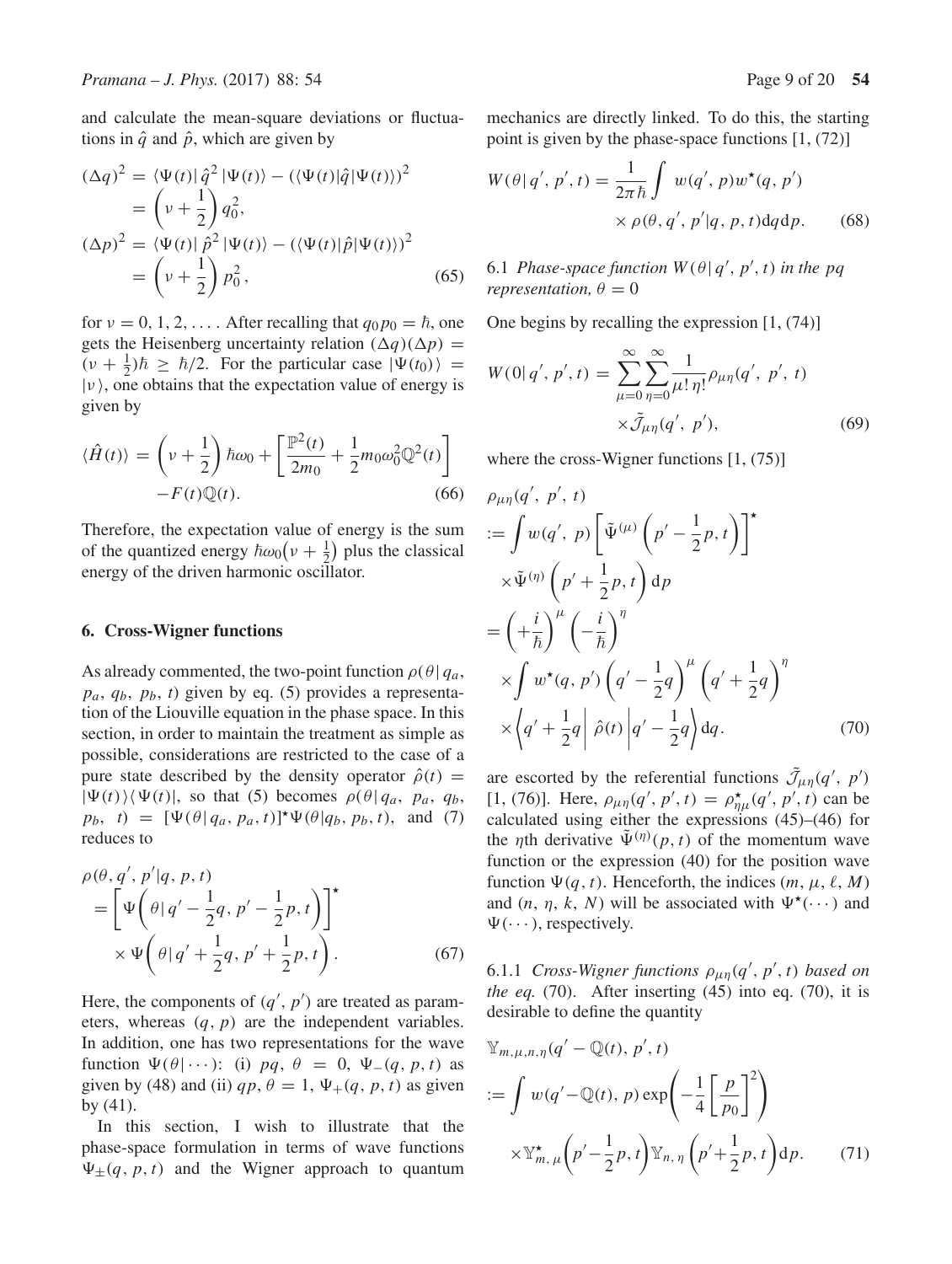The expression (46) and the change of integration variable  $y = \frac{1}{2}\chi_0 p$  allow us to write

$$
\mathbb{Y}_{m,\mu,n,\eta}(q'-\mathbb{Q}(t),p',t)
$$
\n
$$
= 2(+i)^{\mu-\eta}\chi_0^{\mu+\eta-1}\sum_{\ell=0}^{\mu}\sum_{k=0}^{\eta}(+i)^{\ell-k}\binom{\mu}{\ell}\binom{\eta}{k}
$$
\n
$$
\times [2\kappa_0\mathbb{Q}(t)]^{\mu+\eta-\ell-k}\int \exp(i\chi y)
$$
\n
$$
\times \exp(-ay^2)\Pi_{m,\ell}(-y-b)\Pi_{n,k}(y+c)dy,\qquad(72)
$$

where  $\Pi_{n,k}(x)$  are the polynomials defined in (37), and  $\{\chi, a, b, c\}$  are the parameters

$$
\chi = 4\kappa_0(q' - \mathbb{Q}(t)), \quad a = 2,
$$
  
\n
$$
b = -c = -\chi_0(p' - \mathbb{P}(t)).
$$
\n(73)

Now, using (B.3) one calculates the integral in (72) and finds that

$$
\mathbb{Y}_{m,\mu,n,\eta}(q' - \mathbb{Q}(t), p', t) \n= 2 (+i)^{\mu-\eta} \chi_0^{\mu+\eta-1} \sum_{\ell=0}^{\mu} \sum_{k=0}^{\eta} (+i)^{\ell-k} {\mu \choose \ell} {\eta \choose k} \n\times [2\kappa_0 \mathbb{Q}(t)]^{\mu+\eta-\ell-k} \sum_{M=0}^{m+\ell} \sum_{N=0}^{n+k} \n\times \theta_M(m, \ell) \theta_N(n, k) (-1)^M F_{MN}^{\star}(\mathcal{X}, a, b, c).
$$
\n(74)

The procedure for calculating  $\theta_M(m, \ell)$  and  $\theta_N(n, k)$  is explained in Appendix B, and the integral  $F_{MN}(X, a, \mathbf{z})$  $b, c$ ) is defined and evaluated in Appendix C. In (74), please note the presence of the complex conjugate of  $F_{MN}(\chi, a, b, c)$ .

Finally, for the cross-Wigner functions one obtains the expression

$$
\rho_{\mu\eta}(q', p', t) = [\tilde{M}(p' - \mathbb{P}(t))]^2
$$
  
 
$$
\times \sum_{m=0}^{\infty} \sum_{n=0}^{\infty} \frac{(+i)^{m-n} a_m^{\star}(\tau) a_n(\tau)}{2^{m+n} \sqrt{m! n!}}
$$
  
 
$$
\times \mathbb{Y}_{m, \mu, n, \eta}(q' - \mathbb{Q}(t), p', t).
$$
 (75)

6.1.2 *Cross-Wigner functions*  $\rho_{\mu\eta}(q', p', t)$  *based*<br>*on eq.* (70) After inserting (40) into the eq. (70) *on eq.* (70). After inserting (40) into the eq. (70) and using the transform  $x = q/(2q_0)$ , the cross-Wigner function  $\rho_{\mu\eta}(q', p', t)$  can be written as

$$
\rho_{\mu\eta}(q', p', t) = 2q_0 \frac{(+i)^{\mu-\eta}}{p_0^{\mu+\eta}} [M(q' - \mathbb{Q})]^2
$$
  
 
$$
\times \sum_{m=0}^{\infty} \sum_{n=0}^{\infty} \frac{a_m^{\star}(\tau) a_n(\tau)}{2^{(m+n)/2} \sqrt{m! n!}} (-1)^{m+\mu}
$$
  
 
$$
\times \mathcal{F}(\mu, m, \eta, n | \mathcal{X}, a, b, c, \Lambda, \lambda),
$$
(76)

where the parameters  $\{x, a, b, c\}$  take the values

$$
\mathcal{X} = 2 \frac{p' - P}{p_0}, \quad a = 1, \quad \Lambda = -\lambda = -\frac{q'}{q_0}, b = -c = -\frac{q' - Q(t)}{q_0}.
$$
 (77)

The integral  $\mathcal{F}(\mu, M, \eta, N | \mathcal{X}, a, b, c, \Lambda, \lambda)$  is defined and evaluated in Appendix D.

6.1.3 *Properties of*  $\rho_{\mu\eta}(q', p', t)$ . The functions<br>  $\rho_{\mu}(q', p', t)$  have the following properties [1 (77) and  $\rho_{\mu\eta}(q', p', t)$  have the following properties [1, (77) and (78)]. (78)]:

$$
\frac{1}{2\pi\hbar} \int \rho_{\mu\eta}(q',p',t) dq' = [\tilde{\Psi}^{(\mu)}(p',t)]^{\star}
$$

$$
\times \tilde{\Psi}^{(\eta)}(p',t)
$$
(78)

and

$$
\frac{1}{2\pi\hbar} \int \rho_{\mu\eta}(q', p', t) dp' = (+i)^{\mu-\eta} \left(\frac{q'}{\hbar}\right)^{\mu+\eta} \times \langle q' | \hat{\rho}(t) | q' \rangle. \tag{79}
$$

In particular, for  $\mu = \eta = 0$  and for any time  $t \geq t_0$ , the right-hand sides of (78) and (79) give the quantum probability densities for momentum and position, respectively, i.e.,  $|\tilde{\Psi}(p', t)|^2$  and  $|\Psi(q', t)|^2$ .

6.2 *Phase-space function*  $W(\theta | q', p', t)$  *in the qp* representation  $\theta = 1$ *representation,*  $\theta = 1$ 

In this case, instead of (69) one has the phase-space function [1, (81)]

$$
W(1|q', p', t) = \sum_{\mu=0}^{\infty} \sum_{\eta=0}^{\infty} \frac{1}{\mu! \eta!} \tilde{\rho}_{\mu\eta}(q', p', t)
$$
  
 
$$
\times \mathcal{J}_{\mu\eta}(q', p'), \qquad (80)
$$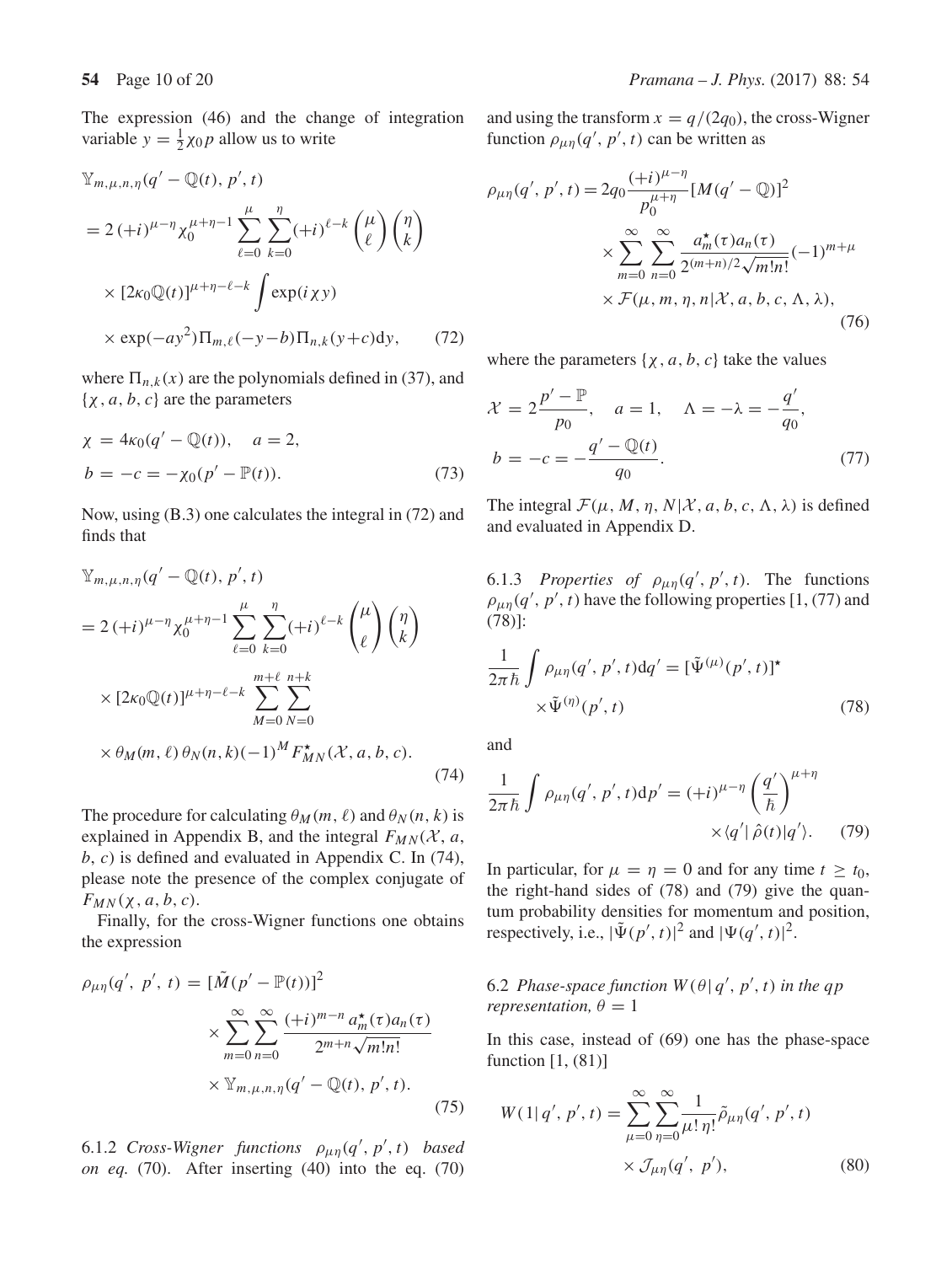with the cross-Wigner functions [1, (82)]

$$
\tilde{\rho}_{\mu\eta}(q', p', t) \n:= \int w^*(q, p') \left[ \Psi^{(\mu)} \left( q' - \frac{1}{2} q, t \right) \right]^* \n\times \Psi^{(\eta)} \left( q' + \frac{1}{2} q, t \right) dq \n= \left( -\frac{i}{\hbar} \right)^{\mu} \left( +\frac{i}{\hbar} \right)^{\eta} \n\times \int w(q', p) \left( p' - \frac{1}{2} p \right)^{\mu} \left( p' + \frac{1}{2} p \right)^{\eta} \n\times \left\langle p' + \frac{1}{2} \right| \hat{\rho}(t) \left| p' - \frac{1}{2} p \right\rangle dp,
$$
\n(81)

and the referential functions  $\mathcal{J}_{\mu\eta}(q', p')$  [1, (83)].<br>From a comparison between (81) and (70) one From a comparison between (81) and (70), one concludes that momentum and position wave functions interchange their roles in the definitions of the phase-space functions  $\tilde{\rho}_{\mu\eta}(q', p', t)$  and  $\rho_{\mu\eta}(q', p', t)$ .<br>Therefore, one may proceed by following a similar Therefore, one may proceed by following a similar treatment to the one described in §6.1. The results are shown in the following.

6.2.1 *Cross-Wigner functions based on the first equality of eq.* (81). In this case, one uses the expression (35) for  $\Psi^{(\eta)}(q, t)$ , and obtains

$$
\tilde{\rho}_{\mu\eta}(q',p',t) = [M(q'-\mathbb{Q}(t))]^2
$$

$$
\times \sum_{m=0}^{\infty} \sum_{n=0}^{\infty} \frac{a_m^{\star}(\tau)a_n(\tau)}{2^{m+n}\sqrt{m!n!}}
$$

$$
\times \mathbb{X}_{m,\mu,n,\eta}(q',p'-\mathbb{P}(t),t), \qquad (82)
$$

where

$$
\mathbb{X}_{m,\mu,n,\eta}(q',p'-\mathbb{P}(t),t)
$$
  

$$
:= \int w^*(q,p'-\mathbb{P}(t)) \exp\left(-\left[\frac{q}{2q_0}\right]^2\right)
$$
  

$$
\times \mathbb{X}_{m,\mu}^{\star}\left(q'-\frac{1}{2}q,t\right) \mathbb{X}_{n,\eta}\left(q'+\frac{1}{2}q,t\right) dq \qquad (83)
$$

is an auxiliary quantity that can be expressed in the form

$$
\mathbb{X}_{m,\mu,n,\eta}(q',p'-\mathbb{P}(t),t) := 2(-i)^{\mu-\eta} \kappa_0^{\mu+\eta-1} \times \sum_{\ell=0}^{\mu} \sum_{k=0}^{\eta} (-i)^{\ell-k} {\mu \choose \ell} {\eta \choose k} [2 \chi_0 \mathbb{P}(t)]^{\mu+\eta-\ell-k} \times \sum_{M=0}^{m+\ell} \sum_{N=0}^{n+k} \theta_M(m,\ell) \theta_N(n,k) (-1)^M \times F_{MN}(\mathcal{X},a,b,c).
$$
\n(84)

Here,  $F_{MN}(\mathcal{X}, a, b, c)$  is given in Appendix C, and the set { $\chi$ , a, b, c} takes the values

$$
\chi = 4\chi_0[p' - \mathbb{P}(t)], \quad a = 2,
$$
  
\n
$$
b = -c = \kappa_0[q' - \mathbb{Q}(t)].
$$
\n(85)

6.2.2 *Cross-Wigner functions based on the second equality of eq.* (81). Similarly, one writes the result as

$$
\tilde{\rho}_{\mu\eta}(q', p', t) = 2p_0 \frac{(-i)^{\mu - \eta}}{q_0^{\mu + \eta}} [\tilde{M}(p' - \mathbb{P}(t))]^2
$$
  
 
$$
\times \sum_{m=0}^{\infty} \sum_{n=0}^{\infty} \frac{(+i)^{m-n} a_m^{\star}(\tau) a_n(\tau)}{2^{(m+n)/2} \sqrt{m! n!}} (-1)^{m+\mu}
$$
  
 
$$
\times \mathcal{F}^{\star}(\mu, m, \eta, n | \mathcal{X}, a, b, c, \Lambda, \lambda), \quad (86)
$$

with

$$
\mathcal{X} = 2\frac{q' - Q}{q_0}, \quad a = 1, \quad b = -c = -\frac{p' - P(t)}{p_0},
$$
  

$$
\Lambda = -\lambda = -\frac{p'}{p_0}.
$$
 (87)

In (86), one notes the presence of the complex conjugate of  $\mathcal{F}(\cdots)$ , which is a consequence of the definition of  $\mathcal{F}(\cdots)$  in terms of the exponential function  $exp(-i\mathcal{X}y)$  (see eq. (D.1)).

6.2.3 *Properties of*  $\tilde{\rho}_{\mu\eta}(q', p', t)$ . The cross-Wigner<br>function  $\tilde{\rho} = (q', p', t)$  implies the expressions [1, (84) function  $\tilde{\rho}_{\mu\eta}(q', p', t)$  implies the expressions [1, (84) and (85)]. and (85)]:

$$
\frac{1}{2\pi\hbar} \int \tilde{\rho}_{\mu\eta}(q',p',t) dp' = [\Psi^{(\mu)}(q',t)]^{\star}
$$

$$
\times \Psi^{(\eta)}(q',t) \tag{88}
$$

and

$$
\frac{1}{2\pi\hbar} \int \tilde{\rho}_{\mu\eta}(q',p',t) \mathrm{d}q' = (-i)^{\mu-\eta} \left(\frac{p'}{\hbar}\right)^{\mu+\eta} \times \langle p' | \hat{\rho}(t) | p' \rangle. \tag{89}
$$

Similar to (78) and (79), when  $\mu = \eta = 0$ , integrating  $\tilde{\rho}_{\mu\eta}(q', p', t)$  over momentum produces the<br>space probability distribution  $|W(q', t)|^2$  and intespace probability distribution  $|\Psi(q', t)|^2$ , and inte-<br>grating over position gives the momentum probability grating over position gives the momentum probability distribution  $|\tilde{\Psi}(p', t)|^2$ .

#### 6.3 *Diagonal cross-Wigner functions*

Consider the functions  $W(\theta | q', p', t)$  given by (69)<br>and (80) with  $\theta = 0$  and 1. These functions act as and (80), with  $\theta = 0$  and 1. These functions act as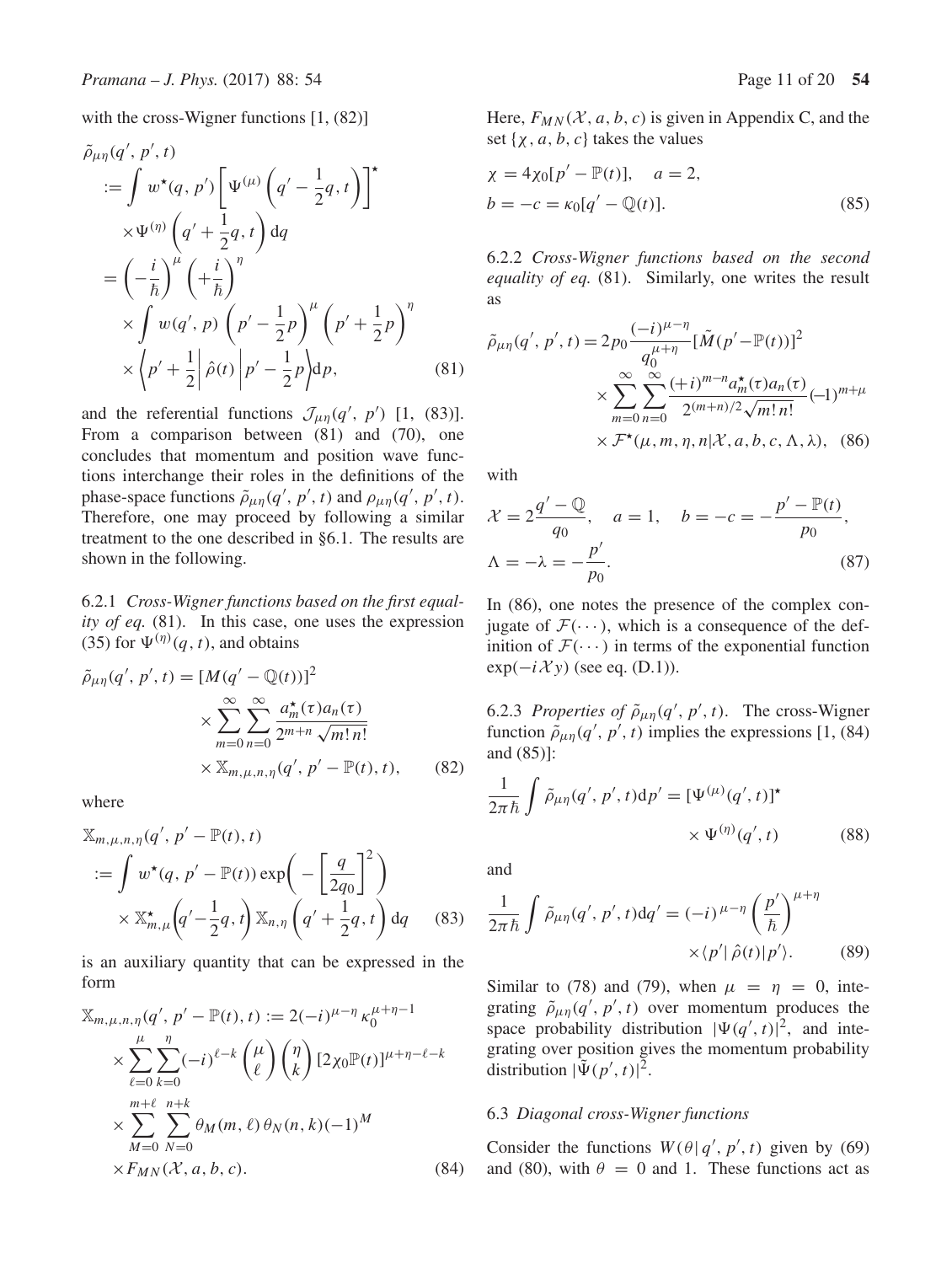bridges connecting  $\rho(\theta, q', p'|q, p, t)$  with the cross-<br>Wigner, functions  $\rho_{\alpha}(q', p', t)$  and  $\tilde{\rho}_{\alpha}(q', p', t)$ Wigner functions  $\rho_{\mu\eta}(q', p', t)$  and  $\tilde{\rho}_{\mu\eta}(q', p', t)$ .<br>When the diagonal elements  $\mu = n$  are considered When the diagonal elements  $\mu = \eta$  are considered in (70) and (81), one finds that the cross-Wigner functions  $\rho_{\mu\mu}(q', p', t)$  and  $\tilde{\rho}_{\mu\mu}(q', p', t)$  are real-valued<br>quantities, so that the usual definition of the Wigner quantities, so that the usual definition of the Wigner function is obtained for  $\mu = 0$ . Thus, the method formulated in [1], that has been also used in this paper, is consistent with theoretical methods and numerical approaches described in the literature, in which real-valued Wigner functions defined in phase space are used.

However, the method presented in this paper leads to additional possibilities, e.g., for  $\mu \neq \eta$ , the function  $\rho_{\mu\eta}(q', p', t)$ , given in (70), is a weighted measure of<br>the interference pattern generated at the point  $(a', p')$ the interference pattern generated at the point  $(q', p')$ <br>and time t by the overlaps between the component and time  $t$ , by the overlaps between the components and time t, by the overlaps between the components<br> $\tilde{\mathbf{u}}^{(\mu)}(x^{\prime}-1, x)$  and  $\tilde{\mathbf{u}}^{(\eta)}(x^{\prime}+1, x, t)$  of the states  $\Psi_{[k]}^{(\mu)}$ <br>in the  $\left(p' - \frac{1}{2}p, t\right)$  and  $\tilde{\Psi}_{[k]}^{(\eta)}$  $\left(p' + \frac{1}{2}p, t\right)$  of the states in the mixture  $\hat{\rho}(t)$ . In other words,  $\rho_{\mu\eta}(q', p')$ <br>describes the cumulative contributions at the order describes the cumulative contributions, at the orders  $\mu$ <br>and *n* originating from  $\mathcal{N}$  pure states in  $\hat{\rho}(t)$ and  $\eta$ , originating from N pure states in  $\hat{\rho}(t)$ .

### **7. Harmonic oscillator in an oscillating electric field**

As an example, consider a one-dimensional harmonic oscillator of charge  $e_0$  exposed to a time-dependent electric field  $\mathcal{E}(t) = \mathcal{E}_0 \cos(\Omega t + \vartheta)$ , for  $t_0 < t \le t_f$ , and  $\mathcal{E}(t) = 0$ , otherwise, which is polarized in the direction of motion of the oscillator. The constants  $\mathcal{E}_0 > 0$ ,  $\Omega > 0$  and  $\vartheta$  are the amplitude, the angular frequency and the phase of the electric field, respectively. The external driven force is given by  $F(t) :=$  $F_0 \cos(\Omega t + \vartheta)$ , where  $F_0 = e_0 \mathcal{E}_0$  and  $T_0 = 2\pi/\Omega$ is the period. In detail, the Hamiltonian of the system under consideration is given by  $\hat{H}(t) = \hat{K} + \hat{V}(t)$ , with  $\hat{K} = \hat{p}^2/(2m_0) + \frac{1}{2}m_0\omega_0^2 \hat{q}^2$  and  $\hat{V}(\hat{q}, t) = -F_0$  $\cos(\Omega t + \vartheta) \hat{q}$ .

#### 7.1 *Functions*  $\mathbb{O}(t, t_0)$ ,  $\mathbb{P}(t, t_0)$  *and*  $\gamma(t, t_0)$

For the calculation of functions  $\mathbb{Q}(t, t_0)$  and  $\mathbb{P}(t, t_0)$ given by (15), one requires the functions  $Q(t, t_0)$ and  $P(t, t_0)$ . When  $F(t)$  is substituted into (10)–(12), one gets

$$
Q(t, t_0) = Q_0 \left[ 2 \cos(\Omega t_0 + \vartheta) - \frac{\Omega_+}{\omega_0} \cos(\Omega_- t + \omega_0 t_0 + \vartheta) + \frac{\Omega_-}{\omega_0} \cos(\Omega_+ t - \omega_0 t_0 + \vartheta) \right]
$$
(90)

and

$$
P(t, t_0) = P_0 \left[ -2 \sin(\Omega t_0 + \vartheta) + \frac{\Omega_+}{\Omega} \sin(\Omega_- t + \omega_0 t_0 + \vartheta) + \frac{\Omega_-}{\Omega} \sin(\Omega_+ t - \omega_0 t_0 + \vartheta) \right].
$$
 (91)

Similarly, from (12) one obtains the phase factor

$$
\gamma(t, t_0) = \frac{\Omega E_q}{\Omega_+ \Omega_-} \left[ -\Omega(t - t_0) - \cos(\Omega(t + t_0) + 2\vartheta) \times \sin(\Omega(t - t_0)) + \frac{\Omega \Omega_+}{2\omega_0 \Omega_-} \sin(\Omega_-(t - t_0)) - \frac{\Omega \Omega_-}{2\omega_0 \Omega_+} \sin(\Omega_+(t - t_0)) + \frac{\Omega}{\omega_0} \cos(\Omega(t + t_0) + 2\vartheta) \sin(\omega_0(t - t_0)) \right].
$$

In the foregoing equations, the following auxiliary quantities have been introduced:

$$
\Omega_{\pm} := \Omega \pm \omega_0, \qquad Q_0 = \frac{F_0}{2m_0 \Omega_+ \Omega_-},
$$
  
\n
$$
P_0 = \frac{F_0 \Omega}{2\Omega_+ \Omega_-}, \qquad E_q = \frac{F_0^2}{4m_0 \Omega^2},
$$
  
\n(92)

where  $E_q$  is the so-called ponderomotive (or quiver) energy.

Hereinafter, an electron is considered, atomic units (a.u.) are used, and data from ref. [18] are chosen, namely, mass  $m_0 = 1$ , charge  $e_0 = -e = -1$ , natural frequency  $\omega_0 = 0.01$ , field frequency  $\Omega = 1$ , phase



**Figure 1.** Parametric plot of  $\mathbb{Q}(t)$  and  $\mathbb{P}(t)$  as a function of time t (24 $\pi \le t \le 32\pi$ ), for the peak field strength  $\mathcal{E}_0$ , in a.u.: (**a**) 0.01, (**b**) 0.04, (**c**) 0.16 and (**d**) 0.64.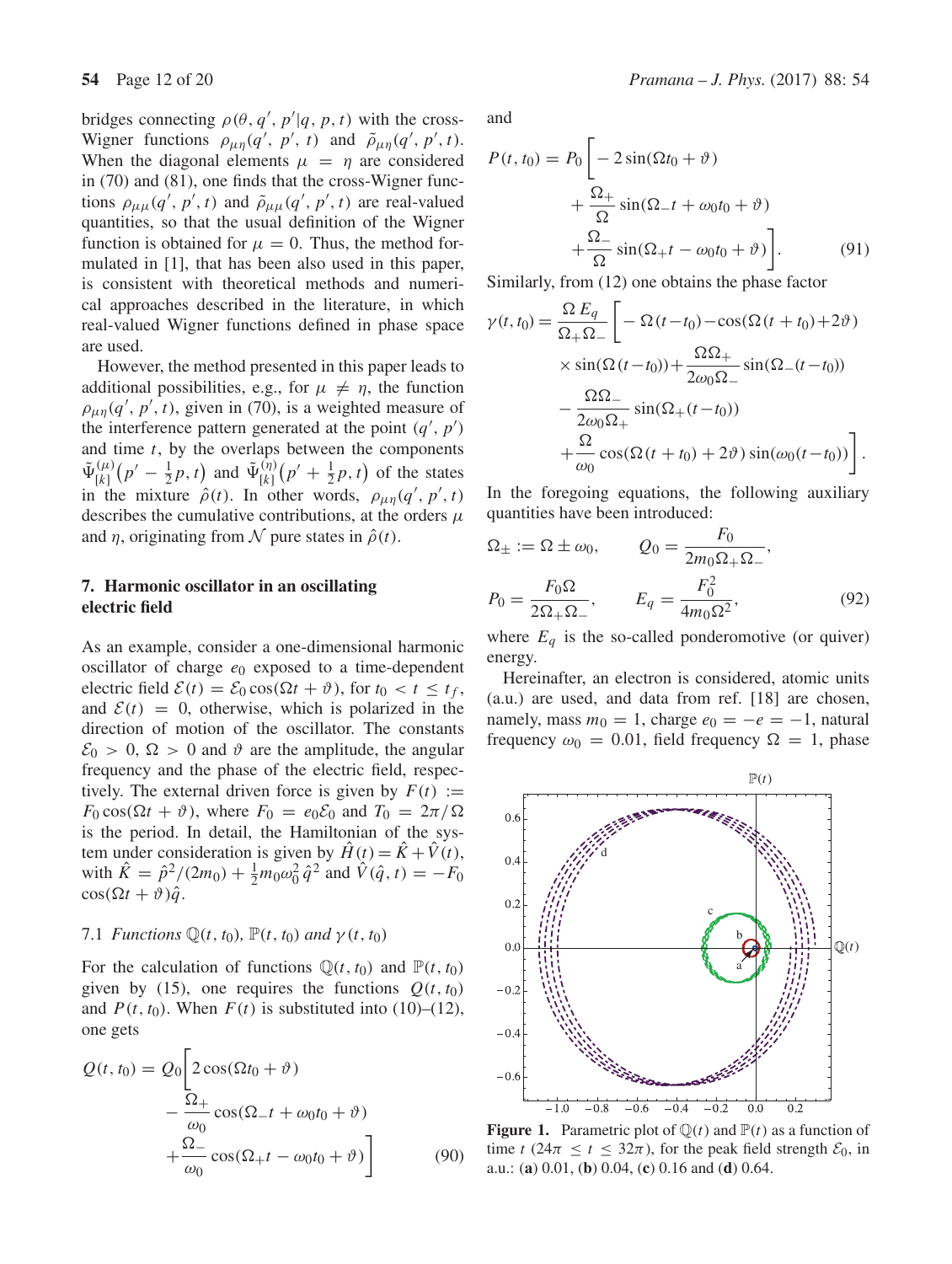$\vartheta = 0$ , and the peak field strength  $\mathcal{E}_0 = 0.64$  a.u. The initial state is chosen as a linear combination of the ground state and the first excited state of the harmonic oscillator:  $|\Psi(t_0)\rangle = a_0(t_0)|0\rangle + a_1(t_0)|1\rangle$ , with coefficients such that  $|a_0(t_0)|^2 + |a_1(t_0)|^2 = 1$ , e.g.  $a_0(t_0) =$ <br>3*i*/5 and  $a_1(t_0) = 4/5$  In general a time interval  $3i/5$  and  $a_1(t_0) = 4/5$ . In general, a time interval of 16 field cycles is considered,  $0 \le t \le 32\pi$  a.u.

The function  $\gamma(t, t_0)$  given in (92) can be divided into a linear term  $-\gamma_0(t - t_0)$ , where  $\gamma_0 = E_q \Omega^2$  $(\Omega_+ \Omega_-)$ , plus periodic nonlinear contributions  $\gamma(t, t_0)$ +  $\gamma_0(t - t_0)$  on time  $t - t_0$ . From (26), (40) and (47), one notes that, with increasing time, the linear term  $-\gamma_0(t - t_0)$  induces large oscillations in the phases of the wave functions  $\Psi_+(q, p, t)$ ,  $\Psi(q, t)$  and  $\tilde{\Psi}(p, t)$ . Notwithstanding the fact that the presence of  $\gamma(t, t_0)$  is essential to solve the Schrödinger equation, this phase factor does not play any role in the calculation of expected values or in the calculation of cross-Wigner functions.

Figure 1 shows, over the time interval  $24\pi \le t \le$ 32 $\pi$ , parametric curves of the functions  $\mathbb{Q}(t)$  and  $\mathbb{P}(t)$ – defined by eqs  $(15)$ ,  $(90)$  and  $(91)$  – for several values of peak field strength  $\mathcal{E}_0$ : (a) 0.01, (b) 0.04, (c) 0.16 and (d) 0.64. As expected, the biggest tours of  $(\mathbb{Q}(t), \mathbb{P}(t))$ in the phase space are held when  $\mathcal{E}_0 = 0.64$ .

# 7.2 *Husimi and phase-space wa*v*e function*  $\Psi_+(q, p, t)$

For  $\mathcal{E}_0 = 0.64$ , and for the phase-space points  $(q, p)$  = (0.4, <sup>0</sup>.6) and (0.4, <sup>0</sup>.8), the Husimi function and the phase-space wave function  $\Psi_+(q, p, t)$  given by (28) and (26), respectively, are shown in figure 2. In general, at each point  $(q, p)$  of the phase space, the behaviour of the Husimi function  $\rho_H(q, p, t)$  and the wave functions  $\Psi_{\pm}(q, p, t)$  stem from the time dependence of the quantum Hamiltonian (non-conservation



**Figure 2.** Husimi function (left panels) and phase-space wave function  $\Psi_+(q, p, t)$  (right panels) evaluated at the points  $(q, p) = (0.4, 0.6)$  and  $(q, p) = (0.4, 0.8)$  as a function of time t, for a peak field strength  $\mathcal{E}_0 = 0.64$  a.u. The parametric plots are generated with the real and imaginary parts of  $\Psi_+(q, p, t)$ , and the arrows indicate the direction in which the patterns are generated.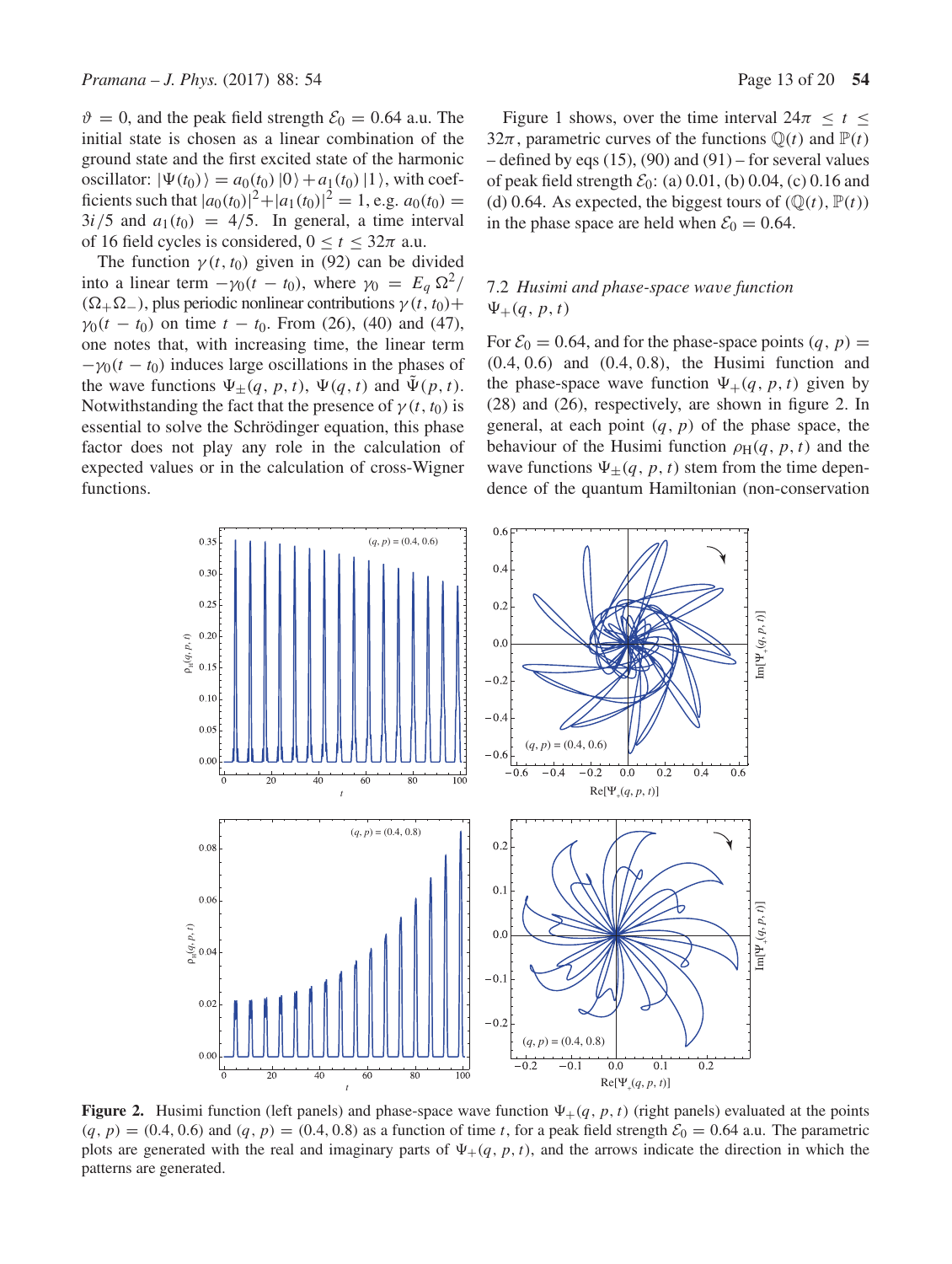of energy) and from the phase-factors  $A_{\pm}(q, p, t)$  =  $\exp(\pm i \zeta_{\pm}(q, p, t)/\hbar)$ , whose phases  $\zeta_{\pm}(q, p, t)$  are given by (25). In the right panels of figure 2, the paragiven by (25). In the right panels of figure 2, the parametric representation of the phase-space wave function  $\Psi_{+}(q, p, t)$  displays in the plane Re[ $\Psi_{+}(q, p, t)$ ]–  $Im[\Psi_+(q, p, t)]$  a structure of leaves that gradually appears over time and, for the values of  $(q, p)$  used in the examples, the global patterns are generated in clockwise direction.



**Figure 3.** Graphical representation of transform (93) for a time interval  $0 \le t \le 12$  a.u. In the course of time, a clockwise rotation over an angle  $qp/\hbar$  moves each<br>point  $(Re[W_1(a, p, t)] | Im[W_1(a, p, t)])$  to the position point  $(Re[\Psi_{+}(q, p, t)], Im[\Psi_{+}(q, p, t)])$  to the position  $(Re[\Psi_{-}(q, p, t)], Im[\Psi_{-}(q, p, t)]).$ 

By virtue of the relation  $\Psi_{-}(q, p, t) = w^*(q, p)$  $\Psi_+(q, p, t)$ , one can write

$$
\begin{bmatrix} \text{Re}[\Psi_{-}(q, p, t)] \\ \text{Im}[\Psi_{-}(q, p, t)] \end{bmatrix} = \begin{bmatrix} \cos(qp/\hbar) & \sin(qp/\hbar) \\ -\sin(qp/\hbar) & \cos(qp/\hbar) \end{bmatrix}
$$

$$
\times \begin{bmatrix} \text{Re}[\Psi_{+}(q, p, t)] \\ \text{Im}[\Psi_{+}(q, p, t)] \end{bmatrix}
$$
(93)

and, therefore, for time t and phase-space point  $(q, p)$ , the parametric representation of  $\Psi_{-}(q, p, t)$  can be obtained from the one of  $\Psi_+(q, p, t)$  by a clockwise rotation around the *z*-axis over an angle  $qp/\hbar$  while<br>keeping the phase-space axes fixed (active rotation). In keeping the phase-space axes fixed (active rotation). In figure 3, this property is illustrated by considering a time interval  $0 \le t \le 12$  a.u. and the phase-space point  $(q, p) = (0.4, 0.8)$  a.u.

### 7.3 *Position and momentum marginal probability distributions*

The position and momentum wave functions are given by expressions (40) and (47), respectively:  $\Psi(q, t)$  and  $\Psi(p, t)$ . One verifies that these functions are normalized to unity, and plots the position and momentum probability density functions for any value of time  $t \geq t_0$ , as shown in figure 4 at four time points. For the superposition state consisting of the ground state and the first excited state of the harmonic oscillator, one has

$$
|\Psi(q, t)|^2 = [M(q - \mathbb{Q}(t))]^2
$$
  
 
$$
\times \left[ |a_0(0)|^2 + 2 |a_1(0)|^2 \left( \frac{q - \mathbb{Q}(t)}{q_0} \right)^2 + \mathcal{I}_+(t - t_0) \frac{q - \mathbb{Q}(t)}{q_0} \right]
$$
(94)



**Figure 4.** Position and momentum probability density functions,  $|\Psi(q, t)|^2$  and  $|\tilde{\Psi}(p, t)|^2$ , at four time points: (a)  $t = 0$ , (b)  $t = 27$  (c)  $t = 77$  and (d)  $t = 100$  a.u. (b)  $t = 27$ , (c)  $t = 77$  and (d)  $t = 100$  a.u.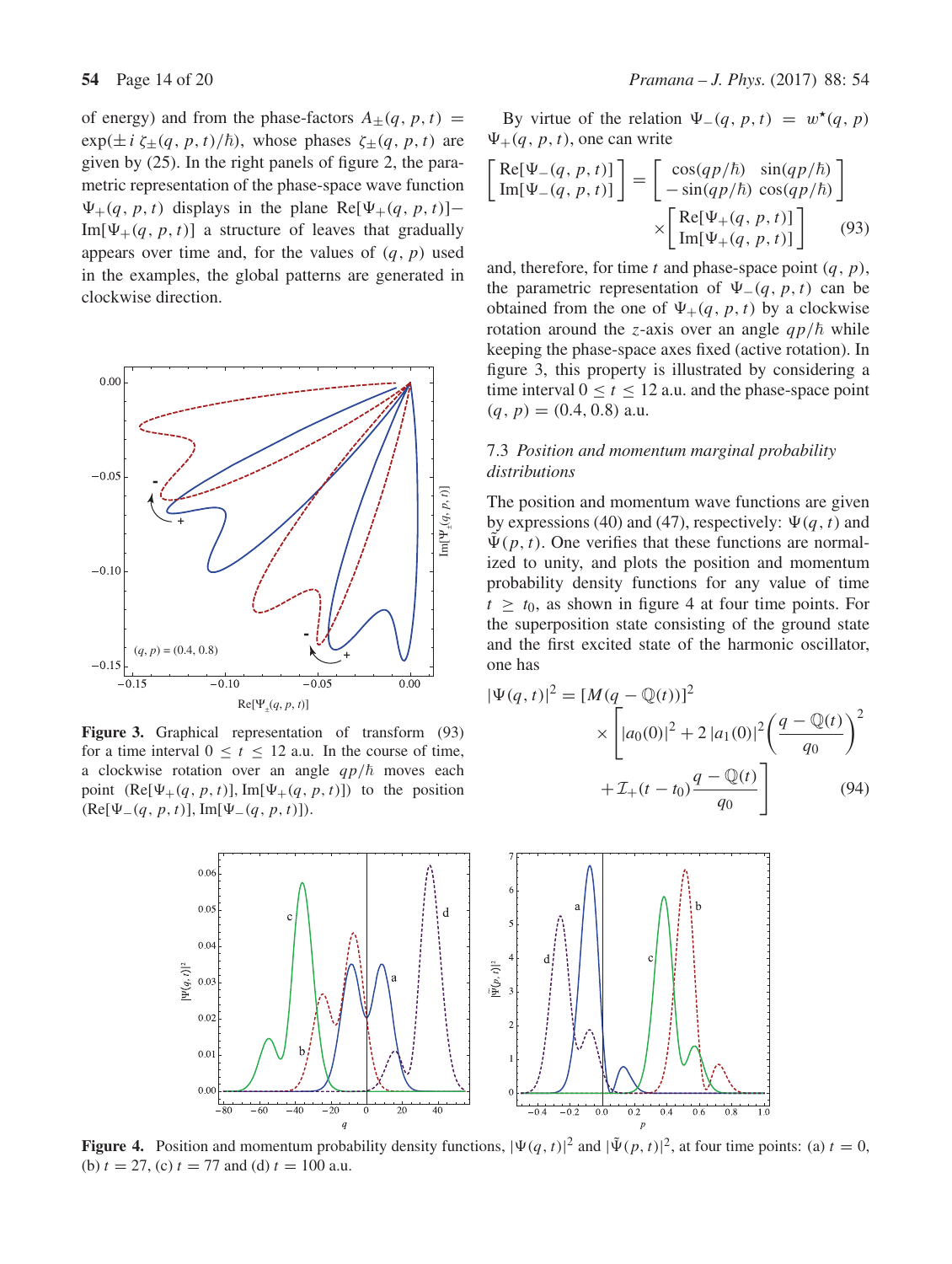and

$$
|\tilde{\Psi}(p, t)|^2 = [\tilde{M}(p - \mathbb{P}(t))]^2
$$
  
 
$$
\times \left[ |a_0(0)|^2 + 2 |a_1(0)|^2 \left( \frac{p - \mathbb{P}(t)}{p_0} \right)^2 - i \tilde{\mathcal{I}}_-(t - t_0) \left( \frac{p - \mathbb{P}(t)}{p_0} \right) \right],
$$
 (95)

with the interference terms

$$
\mathcal{I}_{\pm}(\tau) := \sqrt{2} a_0^{\star}(0) a_1(0) \exp\left(-\frac{i}{\hbar}\omega_0 \tau\right)
$$

$$
\pm \sqrt{2} a_0(0) a_1^{\star}(0) \exp\left(+\frac{i}{\hbar}\omega_0 \tau\right).
$$
(96)

It is apparent from eqs (94) and (95) that the position and momentum probability distributions have the form  $f(x) := \exp(-x^2)[A_0 + 2A_1x^2 + A_2x]$ , where x can be identified either with  $(q - \mathbb{Q}(t))/q_0$  or  $(p - \mathbb{P}(t))/p_0$ , and the coefficients  $A_0$  and  $A_1$  are time-independent whereas  $A_2(\tau)$  is time-dependent. Because the relation  $d f(x)/dx = 0$  implies the cubic equation  $-4A_1x^3$  –  $2A_2x^2 + (4A_1 - 2A_0)x + A_2 = 0$ , in each case, interior to the domains of the functions  $|\Psi(q, t)|^2$  and<br> $|\tilde{\Psi}(p, t)|^2$  there are three relative extrema (figure 4)  $|\tilde{\Psi}(p, t)|^2$ , there are three relative extrema (figure 4),<br>i.e. two maxima and one minimum i.e., two maxima and one minimum.

As time passes, the relative extrema of the probability density function  $|\Psi(q, t)|^2$  change their positions<br>in the coordinate *a* according to a triplet of functions in the coordinate  $q$  according to a triplet of functions,  $q_1(t) < q_2(t) < q_3(t)$ , whose behaviours are illustrated in the left panel of figure 5. The  $q$ -separation between the relative extrema of  $|\Psi(q, t)|^2$  over a long time<br>exhibits a periodic behaviour as shown in the right exhibits a periodic behaviour, as shown in the right panel of figure 5, in which the distances  $q_3(t) - q_2(t)$ ,  $q_2(t) - q_1(t)$  and  $q_3(t) - q_1(t)$  are plotted. The inset in the right panel shows the overall pattern formed by the functions  $q_1(t)$ ,  $q_2(t)$  and  $q_3(t)$  during the time interval  $0 < t < 650.0$  a.u. At this point, it is to be noted that  $Q(t, t_0)$  and  $\mathbb{Q}(t, t_0)$  are both functions of time, and that the local and overall patterns are determined by the frequencies  $\omega_0$ ,  $\Omega$  and  $\Omega_{\pm}$ .

At this point, with the help of eq. (95) a similar procedure leads to the patterns generated by the probability density function  $|\tilde{\Psi}(p, t)|^2$ , which are shown in<br>figure 6 figure 6.

#### 7.4 *Cross-Wigner functions*

Starting with the initial state  $|\Psi(0)\rangle = a_0(0)|0\rangle +$  $a_1(0)|1\rangle$ , with  $a_0(0) = 3i/5$  and  $a_1(0) = 4/5$ , the real-valued cross-Wigner functions  $\rho_{00}(q, p, t)$  and  $\rho_{11}(q, p, t)$  are calculated by applying eqs (76) and (77), and the results are shown in figures 7 for the time  $t \approx 15.71$  a.u. In figure 8, a parametric representation of the complex-valued function  $\rho_{01}(q, p, t)$  =  $\rho_{10}^*(q, p, t)$  is shown for the time interval  $0 \le t \le 100.5$ <br>a u and the phase-space points  $(a, n) = (0.4, 0.6)$  and a.u. and the phase-space points  $(q, p) = (0.4, 0.6)$  and  $(q, p) = (0.4, 0.8).$ 

Functions  $\rho_{\mu\eta}(q, p, t)$  can take either positive and negative values, and they satisfy the relations (78) and (79). Thus, except by proportionality factors involved in these equations, (i) integrating the diagonal cross-Wigner function  $\rho_{\mu\mu}(q, p, t)$  over q leads to the marginal quantity  $|\tilde{\Psi}^{(\mu)}(p, t)|^2$  and (ii) integrat-<br>ing the non-diagonal  $(\mu \neq n)$  cross-Wigner function ing the non-diagonal ( $\mu \neq \eta$ ) cross-Wigner function



**Figure 5.** At each time t, the probability density function  $|\Psi(q, t)|^2$  has three relative extrema (left panel), whose positions in coordinate a are given by the functions a  $(t) \le a_2(t) \le a_2(t) \le a_2(t)$ . In the right panel, in coordinate q are given by the functions  $q_c(t)$ :  $q_1(t) < q_2(t) < q_3(t)$ . In the right panel, the distances  $q_3(t) - q_2(t)$ ,  $q_2(t) - q_1(t)$  and  $q_3(t) - q_1(t)$  are plotted over a long time interval,  $t_0 \le t \le 640.0$  a.u. The inset is the overall pattern formed by  $q_c(t)$ , when  $0 \le t \le 100\pi$  a.u.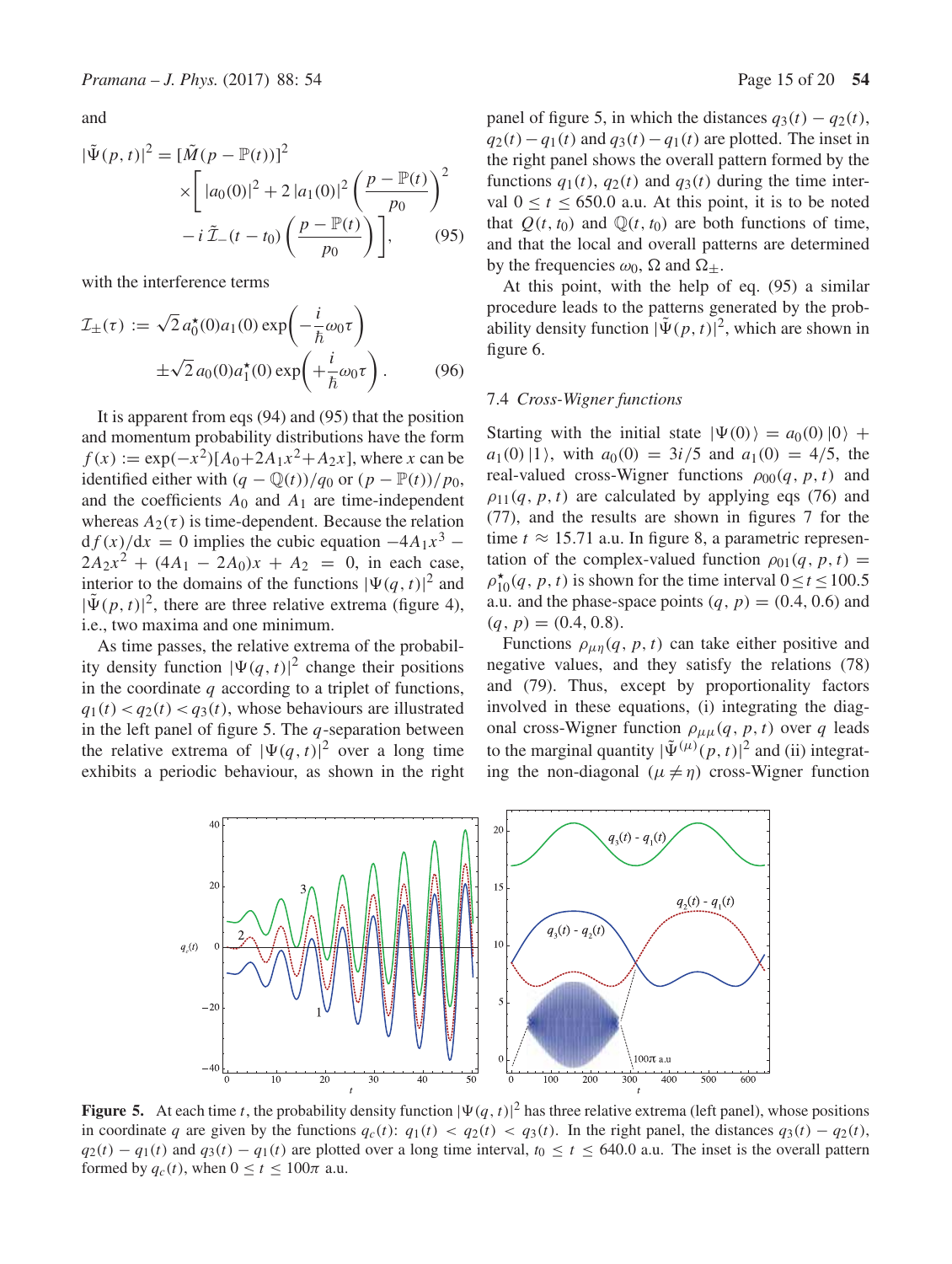

**Figure 6.** At each time t, the probability density function  $|\tilde{\Psi}(p, t)|^2$  has three relative extrema (left panel), whose positions in coordinate n are given by the functions  $p_1(t) \leq p_2(t) \leq p_3(t)$ . In the right panel, in coordinate p are given by the functions  $p_c(t)$ :  $p_1(t) < p_2(t) < p_3(t)$ . In the right panel, the distances  $p_3(t) - p_2(t)$ ,  $p_2(t) - p_1(t)$  and  $p_3(t) - p_1(t)$  are plotted over a long time interval,  $t_0 \le t \le 640.0$  a.u. The inset is the overall pattern formed by  $p_c(t)$ , when  $0 \le t \le 100\pi$  a.u.



**Figure 7.** Plot of cross-Wigner functions  $\rho_{00}(q, p, t)$  and  $\rho_{11}(q, p, t)$  for  $t \approx 15.71$  a.u., when the system starts from an initial state  $|\Psi(0)\rangle = a_0(0) |0\rangle + a_1(0) |1\rangle$ , with  $a_0(0) = 3i/5$  and  $a_1(0) = 4/5$ . Note the negative values.



**Figure 8.** Parametric plot of the cross-Wigner function  $\rho_{01}(q, p, t)$  for  $0 \le t \le 100.5$  a.u., when the system starts from an initial state  $|\Psi(0)\rangle = a_0(0) |0\rangle + a_1(0) |1\rangle$ , with  $a_0(0) = 3i/5$  and  $a_1(0) = 4/5$ .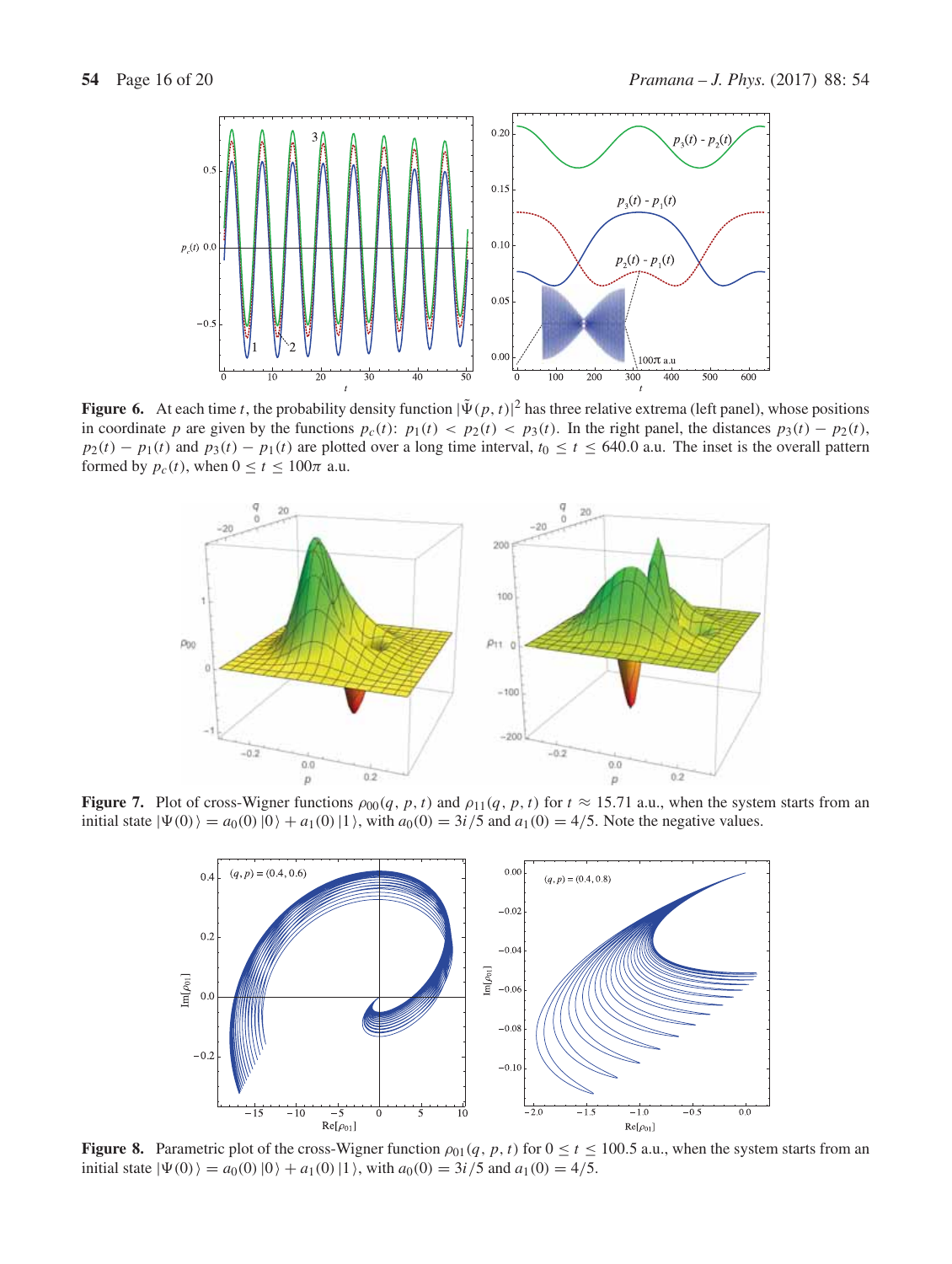$\rho_{\mu\eta}(q, p, t)$  over q gives the product  $[\Psi^{(\mu)}(p, t)]^*$  $\tilde{\Psi}^{(\eta)}(p, t)$ , whereas if one integrates  $\rho_{\mu\eta}(q, p, t)$  over *p*, one gets  $(q)^{\mu+\eta} |\Psi(q, t)|^2$ .

### **8. Summary and conclusion**

As a general conclusion, the phase-space representations of quantum mechanics using Glauber coherent states is an appropriate and efficient method for dealing with physical systems, in particular for getting an exact treatment of the driven harmonic oscillator. This approach is an alternative and a complement to other methods described in the literature, e.g. [3–10].

Notwithstanding the mandatory consequences of the uncertainty relation for position and momentum,  $\Delta q \Delta p \ge \hbar/2$ , a pure state of the driven harmonic<br>oscillator can be described by the complex-valued oscillator can be described by the complex-valued wave functions  $\Psi(\theta|q, p, t)$  in the phase space, in terms of the pq ( $\theta = 0$ ) and qp ( $\theta = 1$ ) representations. Similarly, in the general case of a mixed state, the weighted mixture of pure states represented in eq. (7) by the function  $\rho(\theta, q', p'|q, p, t)$  gives account of the system at time t. Incidentally eqs. (6) state of the system at time  $t$ . Incidentally, eqs (6) define a two-dimensional cell in phase space, which is centred at the point  $(q', p')$  and has edge lengths q<br>and n. In the case of a pure state,  $q(\theta, q', p'|\alpha, n, t)$ and p. In the case of a pure state,  $\rho(\theta, q', p')$ <br>becomes the product of probability am and p. In the case of a pure state,  $\rho(\theta, q', p'|q, p, t)$ <br>becomes the product of probability amplitudes  $[\Psi(\theta)q' - \frac{1}{2}q, p' - \frac{1}{2}p, t)]^* \Psi(\theta|q' + \frac{1}{2}q, p' + \frac{1}{2}p, t).$ <br>The usual Wigner function, the cross-Wigner func- $Q(\theta|q' - \frac{1}{2}q, p' - \frac{1}{2}p, t)$   $\Gamma$   $\Psi(\theta|q' + \frac{1}{2}q, p' + \frac{1}{2}p, t)$ .<br>The usual Wigner function, the cross-Wigner func-

tions and the Husimi distribution arise in a very natural way, and (§6) analytical expressions has been deduced for them. The results obtained in this paper reinforce and encourage the treatment of quantum systems in phase space using either wave functions or cross-Wigner functions.

A final comment is relevant. In classical mechanics (cm), if one establishes that at time  $t_0$  the solution curve or trajectory of the driven classical harmonic oscillator passes through the phase-space point  $(\mathbb{Q}(t_0), \mathbb{P}(t_0)),$ then the solution of the equations of motion (17) is given by

$$
\begin{bmatrix}\n\mathbb{Q}(t) \\
\mathbb{P}(t)\n\end{bmatrix}_{\text{cm}} = \begin{bmatrix}\n\cos(\omega_0 \tau) & \sin(\omega_0 \tau) / (m_0 \omega_0) \\
-m_0 \omega_0 \sin(\omega_0 \tau) & \cos(\omega_0 \tau)\n\end{bmatrix} \times \begin{bmatrix}\n\mathbb{Q}(t_0) + Q(t, t_0) \\
\mathbb{P}(t_0) + P(t, t_0)\n\end{bmatrix},
$$
\n(97)

where  $Q(t, t_0)$  and  $P(t, t_0)$  are defined by (10) and (11). Thus, comparing (97) and (15), one concludes that the classical trajectory with initial condition  $(\mathbb{Q}(t_0), \mathbb{P}(t_0)) = (0, 0)$  is the only one relevant for the quantum treatment described in this work.

#### **Acknowledgements**

The author is thankful to the anonymous referees for the careful reading of the manuscript and valuable recommendations. The author would like to acknowledge the Universidad Nacional de Colombia for his designation as Emeritus Professor.

### **Appendix A. Some formulae used in this work**

The Hermite polynomials satisfy the following relations:

1. [19, Section 5.6.4],

$$
H_{\eta}(y + \sigma) = \sum_{k=0}^{\eta} \binom{\eta}{k} H_k(y) (2\sigma)^{\eta - k}
$$
  
= 
$$
\sum_{k=0}^{\eta} \binom{\eta}{\eta - k} H_{\eta - k}(\sigma) (2y)^k.
$$
 (A.1)

2. [14(b)],

$$
H_m(y)H_k(y) = \sum_{\substack{r=0 \ xH_{m+k-2r}(y)}}^{\min(m,k)} 2^r r! {m \choose r} {k \choose r}
$$
  
×*H\_{m+k-2r}(y).* (A.2)

3. [20, 8.958.2],

$$
\sum_{m=0}^{n} {n \choose m} H_{n-m}(x) H_m(y) = 2^{n/2} H_n \left( \frac{x+y}{\sqrt{2}} \right).
$$
\n(A.3)

4. The Fourier transformation of the Hermite polynomials is given by

$$
\int_{-\infty}^{\infty} \exp(ixy) \exp\left(-\frac{1}{2}y^2\right) H_m(y) dy
$$
  
=  $(+i)^m \sqrt{2\pi} \exp\left(-\frac{1}{2}x^2\right) H_m(x).$  (A.4)

5. Then, given a Hermite polynomial  $H_n(y + c)$ , one can write the identity

$$
(y+b)^m H_n(y+c) = \sum_{k=0}^{[n/2]} \frac{(-1)^k n! 2^{n-2k}}{k! (n-2k)!}
$$
  
 
$$
\times (y+b)^m (y+c)^{n-2k}
$$
  
 
$$
= \sum_{k=0}^{[n/2]} \sum_{\ell=0}^{m+n-2k} \frac{(-1)^k n! 2^{n-2k}}{k! (n-2k)!}
$$
  
 
$$
\times A_\ell(m, n-2k; b, c) y^\ell,
$$
 (A.5)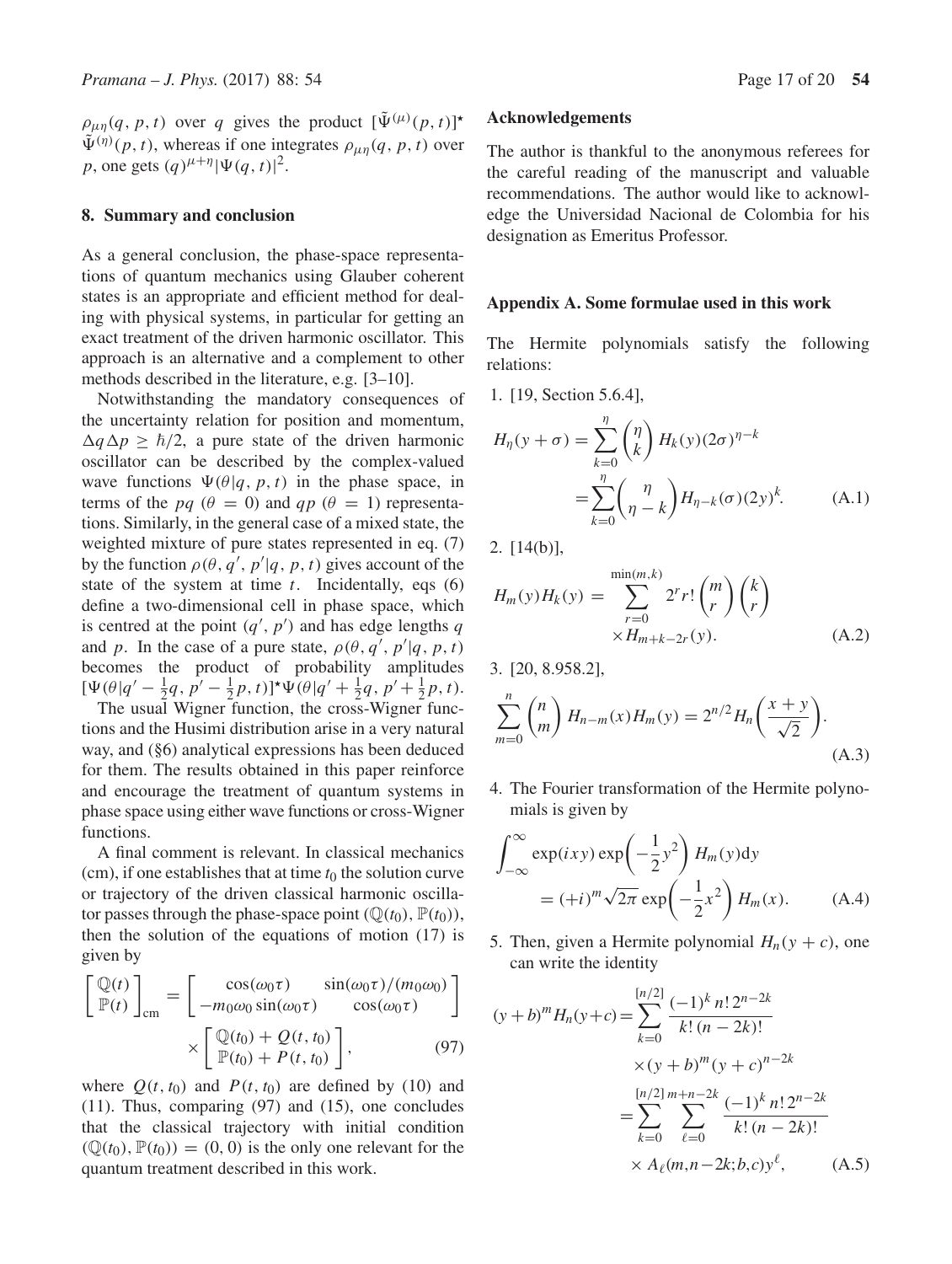where the coefficients  $A_{\ell}(m, n-2k; b, c)$  are given by expression (D.2).

### Appendix B. On the polynomials  $\Pi_{n,k}(x)$

From the definition of  $\Pi_{n,k}(x)$  given by (37), and formula (A.2), it follows that

$$
\Pi_{n,k}(x) := \sum_{\lambda=0}^{n} \sum_{r=0}^{\min(\lambda,k)} \binom{n}{\lambda} (-2)^r r! \binom{\lambda}{r} \binom{k}{r} H_{n-\lambda}(x)
$$
  
\n
$$
\times H_{\lambda+k-2r}(x)
$$
  
\n
$$
= \sum_{\lambda=0}^{n} \sum_{r=0}^{\min(\lambda,k)} \sum_{u=0}^{\min(n-\lambda,\lambda+k-2r)} \Theta(n,k;\lambda;r,u)
$$
  
\n
$$
\times H_{n+k-2r-2u}(x),
$$
 (B.1)

with coefficients

$$
\Theta(n, k; \lambda; r, u) := (-1)^r 2^{r+u} r! u! \binom{n}{\lambda} \binom{\lambda}{r} \binom{k}{r} \\
\times \binom{n-\lambda}{u} \binom{\lambda+k-2r}{u}.
$$
 (B.2)

Equation (B.1) can be written in a more elegant way, namely

$$
\Pi_{n,k}(x) = \sum_{N=0}^{n+k} \theta_N(n,k) H_N(x),
$$
  
\n
$$
\Pi_{n,k}(-x) = (-1)^{n+k} \Pi_{n,k}(x),
$$
\n(B.3)

where the values  $\theta_N(n, k)$  are determined by equating the coefficients of  $x^N$  in both sides of the equality

$$
\sum_{N=0}^{n+k} \theta_N(n,k)x^N = \sum_{\lambda=0}^n \sum_{r=0}^{\min(\lambda,k)} \sum_{u=0}^{\min(n-\lambda,\lambda+k-2r)} \sum_{u=0}^{\min(n-\lambda,\lambda+k-2r)} \times \Theta(n,k;\lambda;r,u)x^{n+k-2r-2u}.
$$
 (B.4)

After exploring various examples, one finds that  $\theta_N(n, k) = 0$ , if  $(n + k)$  is even and N is odd, or if  $(n + k)$  is odd and N is even. Using this fact and the reflection formula  $H_N(-x) = (-1)^N H_N(x)$  for the Hermite polynomials, one confirms that the polynomial  $\Pi_{n,k}(x)$  is even or odd depending on the value of  $n+k$ .

At this point, in (B.3) and (B.4) consider the partic-<br>ular situation in which  $k = 0$  and, from (38), recall ular situation in which  $k = 0$  and, from (38), recall<br>that  $\Pi_{n,0}(x) = 2^{n/2} H_n(x\sqrt{2})$ . Then, a formula linking<br>the Hermite polynomials  $H_n(x\sqrt{2})$  with  $H_n(x)$  [14(c)] the Hermite polynomials  $H_n(x\sqrt{2})$  with  $H_N(x)$  [14(c)] allows one to write

$$
\Pi_{n,0}(x) = 2^{n/2} H_n(x\sqrt{2}) = \sum_{j=0}^{[n/2]} \frac{n!}{j!(n-2j)!} 2^{n-j}
$$
  
×*H*<sub>n-2j</sub>(*x*). (B.5)

Hence, by comparing this relation with (B.3), one finds the coefficients

$$
\theta_N(n, 0) = \theta_j(n) := \frac{n!}{j!(n-2j)!} 2^{n-j},
$$
\n(B.6)

if  $N = n-2j$  and  $j = 0, ..., [n/2]$ , and  $\theta_N(n, 0) = 0$ , otherwise otherwise.

# **Appendix C. Evaluation of the integral**  $F_{MN}(X, a, b, c)$

For  $a > 0$ , consider the integral

$$
F_{MN}(X, a, b, c)
$$
  
\n
$$
:= \int_{-\infty}^{\infty} dy \exp(-i\mathcal{X}y) \exp(-ay^2)
$$
  
\n
$$
\times H_M(y + b)H_N(y + c).
$$
  
\nBy using (A.1) and (A.2), and the integral

$$
\int_{-\infty}^{\infty} \exp(-ixy) y^k \exp(-ay^2) dy
$$
  
=  $(-i)^k \sqrt{\frac{\pi}{a}} \left(\frac{1}{2\sqrt{a}}\right)^k \exp\left(-\frac{x^2}{4a}\right) H_k\left(\frac{x}{2\sqrt{a}}\right),$  (C.2)

one finds that

$$
F_{MN}(\mathcal{X}, a, b, c) = \sqrt{\frac{\pi}{a}} \exp\left(-\frac{\mathcal{X}^2}{4a}\right)
$$

$$
\times \sum_{k=0}^{M} \sum_{\ell=0}^{N} {M \choose M-k} {N \choose N-\ell} \left(-\frac{i}{\sqrt{a}}\right)^{k+\ell}
$$

$$
\times H_{k+\ell} \left(\frac{\mathcal{X}}{2\sqrt{a}}\right) H_{M-k}(b) H_{N-\ell}(c). \tag{C.3}
$$

Note that  $F_{MN}(-X, a, b, c) = F_{MN}^*(X, a, b, c)$ , where  $\star$  denotes the complex conjugate.

# **Appendix D. Evaluation of the integral**  $\mathcal{F}(m, M, n, N | \mathcal{X}, a, b, c, \Lambda, \lambda)$

$$
\mathcal{F}(\mu, M, \eta, N | \mathcal{X}, a, b, c, \Lambda, \lambda)
$$
  
 := 
$$
\int_{-\infty}^{\infty} \exp(-i\mathcal{X}y) \exp(-ay^2)(y + \Lambda)^{\mu}
$$
  
 
$$
\times H_M(y + b)(y + \lambda)^{\eta} H_N(y + c) dy.
$$
 (D.1)

On the one hand, for  $\mu = \eta = 0$ , one has  $\mathcal{F}(0, M, 0, \mathcal{F})$  $N|\mathcal{X}, a, b, c, \Lambda, \lambda) = F_{MN}(\mathcal{X}, a, b, c)$ . On the other hand, using the binomial theorem followed by a change of indices  $\ell := \mu + \nu$ , for  $\mu$  and  $\eta$  integers, one gets the relation

$$
(y + \Lambda)^{\mu} (y + \lambda)^{\eta} = \sum_{r=0}^{\mu + \eta} A_r(\mu, \eta; \Lambda, \lambda) y^r, \quad (D.2)
$$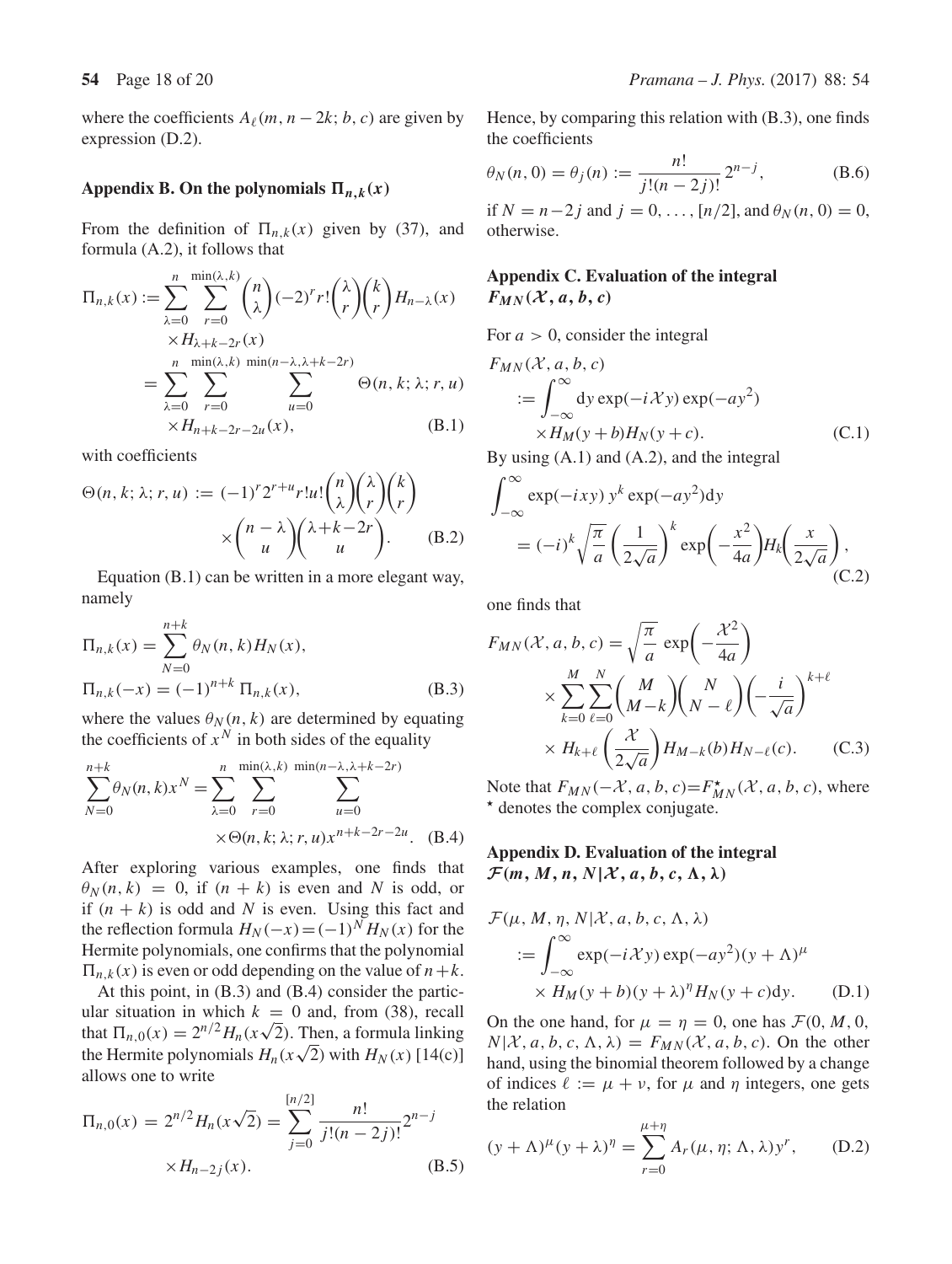where, for  $\Lambda \neq 0$  and  $\lambda \neq 0$ , the coefficients  $A_r(\mu, \eta)$ ;  $(\Lambda, \lambda)$  are given by

$$
A_r(\mu, \eta; \Lambda, \lambda) = \sum_{j=0}^r \binom{\mu}{j} \binom{\eta}{r-j} \Lambda^{\mu-j} \lambda^{\eta-r+j}.
$$
 (D.3)

In addition, the following special cases should be considered: (i) for  $\Lambda = 0$  and  $\lambda \neq 0$ ,

$$
A_r(\mu, \eta; 0, \lambda) = {n \choose r - \mu} \lambda^{\eta - r + \mu}, \quad \text{if } \mu \le r \le \mu + \eta,
$$
\n(D.4)

(ii) for  $\Lambda \neq 0$  and  $\lambda = 0$ ,

$$
A_r(\mu, \eta; \Lambda, 0) = \begin{pmatrix} \mu \\ r - \eta \end{pmatrix} \Lambda^{\eta - r + \mu}, \quad \text{if } \eta \le r \le \mu + \eta,
$$
\n(D.5)

(iii) for  $\Lambda = 0$  and  $\lambda = 0$ ,

$$
A_r(\mu, \eta; 0, 0) = 1 \quad \text{if } r = \mu + \eta,
$$
 (D.6)

where  $A_r(\mu, \eta; \Lambda, \lambda) = 0$ , otherwise.

Then, the identity  $(i\partial/\partial \mathcal{X})^r$  exp( $-i\mathcal{X}$  y) = y<sup>r</sup>  $\times$  exp( $-i \mathcal{X}$ y) implies that

$$
\mathcal{F}(\mu, M, \eta, N | \mathcal{X}, a, b, c, \Lambda, \lambda)
$$
  
= 
$$
\sum_{r=0}^{\mu+\eta} A_r(\mu, \eta; \Lambda, \lambda) \left( i \frac{\partial}{\partial \mathcal{X}} \right)^r F_{MN}(\mathcal{X}, a, b, c).
$$
 (D.7)

Thus, because  $F_{MN}(X, a, b, c)$  is given by expression (C.3), one can define an auxiliary function  $\mathbb{G}_{k+\ell,r}(\chi, a)$  by the relation

$$
\mathbb{G}_{k+\ell,r}(\chi, a) := \exp\left(+\frac{\chi^2}{4a}\right) \left(i\frac{\partial}{\partial \chi}\right)^r F(\mathcal{X}) G_{k+\ell}(\mathcal{X})
$$

$$
= \left(\frac{i}{2\sqrt{a}}\right)^r \sum_{s=0}^r \binom{r}{s} \theta(k+\ell-s)
$$

$$
\times \frac{2^s (k+\ell)!}{(k+\ell-s)!} (-1)^{r-s} H_{r-s} \left(\frac{\chi}{2\sqrt{a}}\right)
$$

$$
\times H_{k+\ell-s} \left(\frac{\chi}{2\sqrt{a}}\right), \tag{D.8}
$$

where  $F(\mathcal{X}) = \exp(-\chi^2/(4a))$  and  $G_{k+\ell}(\mathcal{X}) =$  $H_{k+\ell}(\chi/(2\sqrt{a}))$ . For getting (D.8), one uses Leibnitz's<br>rule for the rth derivative of a product of functions rule for the rth derivative of a product of functions, Rodrigues's formula for the Hermite polynomials, and the expression

$$
\left(\frac{\partial}{\partial x}\right)^s H_{k+\ell}(x) = \theta(k+\ell-s) \frac{2^s(k+\ell)!}{(k+\ell-s)!} H_{k+\ell-s}(x)
$$
\n(D.9)

for the sth derivative of the Hermite polynomial  $H_{k+\ell}(x)$ . Here,  $\theta(y)$  is the unit step function: it is equal to 0 for  $y < 0$  and 1 for  $y \ge 0$ .

To summarize, the result of the calculation can be cast into the form

$$
\mathcal{F}(\mu, M, \eta, N | \mathcal{X}, a, b, c, \Lambda, \lambda) = \sqrt{\frac{\pi}{a}} \exp\left(-\frac{\chi^2}{4a}\right)
$$

$$
\times \sum_{k=0}^{M} \sum_{\ell=0}^{N} {M \choose M-k} {N \choose N-\ell} \left(-\frac{i}{\sqrt{a}}\right)^{k+\ell}
$$

$$
\times \left[\sum_{r=0}^{\mu+\eta} A_r(\mu, \eta; \Lambda, \lambda) \mathbb{G}_{k+\ell,r}(\chi, a)\right]
$$

$$
\times H_{M-k}(b) H_{N-\ell}(c).
$$
(D.10)

From (C.3) and (D.10) it is immediately verificable that  $\mathcal{F}(0, M, 0, N | \mathcal{X}, a, b, c, \Lambda, \lambda) = F_{MN}(\mathcal{X}, a, b, c),$ because (D.8) implies that  $\mathbb{G}_{k+\ell,0}(\chi,a) = H_{k+\ell} \times$  $(\mathcal{X}/(2\sqrt{a})).$ 

### **Appendix E. A system with Hamiltonian**  $\hat{H}(t) = \hat{K} + V(t)$

Instead of the driven harmonic oscillator, consider now a system with a Hamiltonian  $\hat{H}$  that splits into a timeindependent unperturbed part  $\hat{K}$  and a perturbation  $\hat{V}(t)$ , that is,  $\hat{H} = \hat{K} + \hat{V}(t)$ . Instead of eq. (9), one write the Schrödinger evolution operator in the form, with  $\tau = t - t_0$ ,

$$
\hat{U}(t, t_0) = \exp\left(-\frac{i}{\hbar}\tau \hat{K}\right)\hat{U}_I(t, t_0), \quad \mathcal{U}_I(\hat{q}, \hat{p}; t_0, t_0) = \hat{1},
$$
\n(E.1)

where  $\hat{U}_I(t, t_0)$  is the evolution operator in the interaction picture and  $\bar{U}_0(t, t_0) := \exp(-i\tau \hat{K}/\hbar)$  is the time-evolution operator associated with the Hamiltotime-evolution operator associated with the Hamiltonian K<sup> $\cdot$ </sup>. By inserting the identity  $1 = \exp(+\frac{1}{\hbar}\tau K) \times$ <br>  $\exp(-\frac{i}{\hbar}\tau \hat{K})$  to the right hand side of  $\hat{U}$  (*t*, *t*) the  $\exp(-\frac{i}{\hbar}\tau \hat{K})$  to the right-hand side of  $\hat{U}_I(t, t_0)$ , the generalization of (14) is given by generalization of (14) is given by

$$
\hat{U}(t, t_0) = [\hat{U}_0(t, t_0)\hat{U}_1(t, t_0)\hat{U}_0^+(t, t_0)]
$$
\n
$$
\times \exp\left(-\frac{i}{\hbar}\tau \hat{K}\right).
$$
\n(E.2)

Formally, the solution of the equation of motion governing the time evolution of  $\hat{U}_I(t, t_0)$  can be expressed as  $\hat{U}_I(t, t_0) := \mathcal{U}(\hat{q}, \hat{p}; t, t_0)$ , where  $\mathcal{U}(\hat{q}, \hat{p}; t, t_0)$  is a function of the position and momentum operators  $\hat{q}$